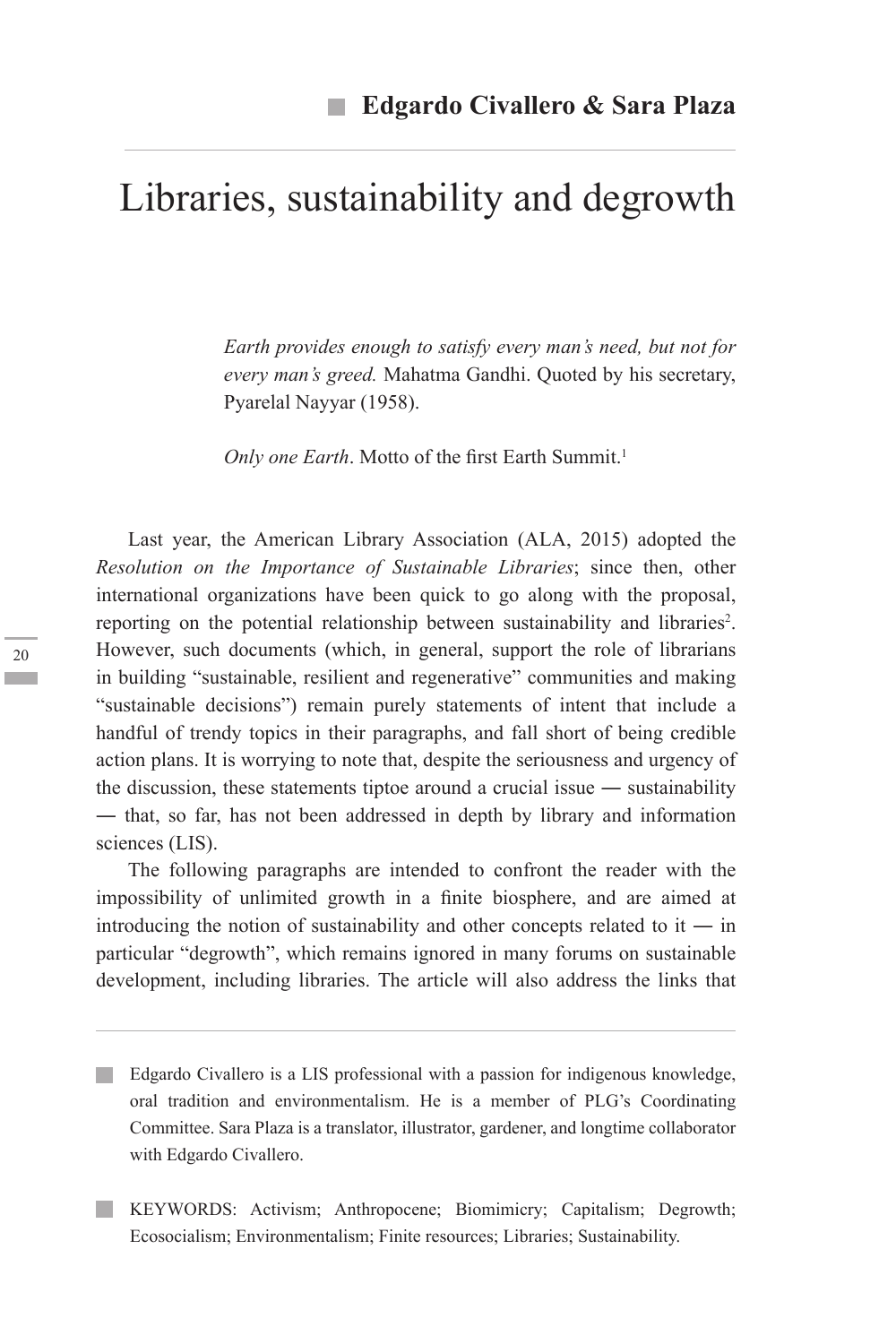can be established among sustainability, activism, and libraries' services, activities and policies. The ideas presented here are meant to serve as starting points, guidelines or major strands to help readers search through international bibliography on an issue in need of urgent attention.

## **Introduction**

*Nothing is enough for the man to whom enough is too little*. Quotation attributed to Epicurus of Samos.

In the eyes of eighteenth-century Europeans, nature was a bountiful entity of endless life and fertility, ready to be exploited to satisfy mankind's needs, ambitions and, why not, (insatiable) greed. In those times of Industrial Revolution and deep social transformations, the planet and its ecosystems seemed capable of withstanding both the population growth required by a capitalist economy dependent on the accumulation of wealth, and the wild exploitation that would provide that economy with the raw materials it needed.

The plan ― which has not changed in the past two centuries and has never observed any limits ― consisted in exploiting renewable and non-renewable natural resources (especially minerals, energy and forestry) to feed a pattern of production, distribution and consumption of goods and services that soon proved unsustainable, both socially and environmentally. According to capitalist "rationale" and discourse, the ideas of "development" and "progress" would then remain bound to an unlimited growth ― conventionally measured as the percent rate of increase in GNP ― based on the availability of resources and cheap energy.

Today's strategy remains the same. But the eighteenth century world, with its 790-980 million inhabitants, was very different from the contemporary world, with a population of almost 7400 million people<sup>3</sup>. And the ability of nature to bear humans' ongoing assault over the last two centuries (but especially for the last 70 years) in pursuit of "economic growth" has decreased dramatically. This is explained by Daly (2008):

The most important change in recent times has been the growth of one subsystem of the Earth, namely the economy, relative to the total system, the ecosphere. This huge shift from an "empty" to a "full" world is truly "something new under the sun" [...] The closer the economy approaches the scale of the whole Earth, the more it will have to conform to the physical behavior mode of the Earth [...] The remaining natural world is no longer able to provide the sources and sinks for the metabolic throughput necessary to sustain the existing oversized economy ― much less a growing one. Economists have focused too much on the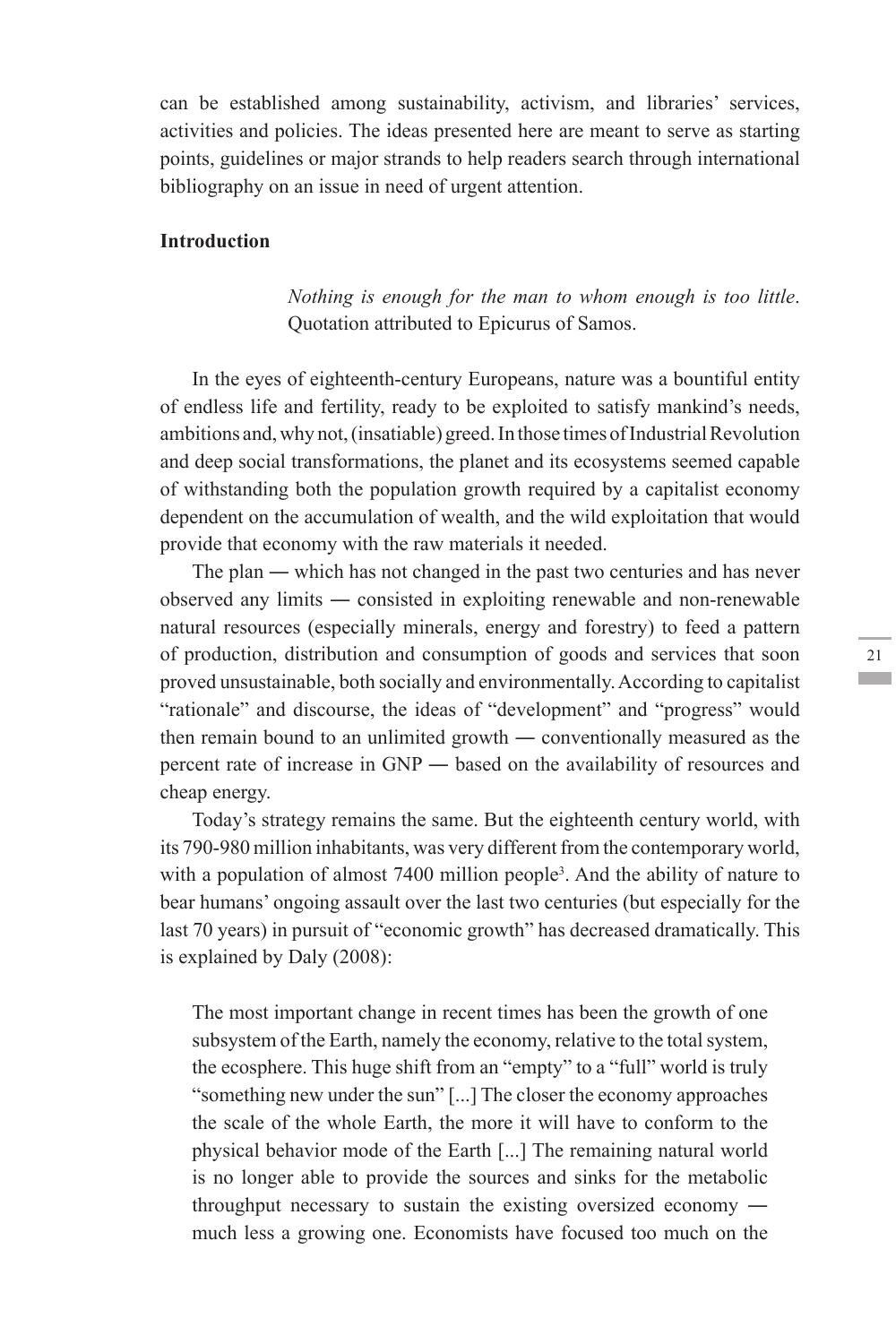economy's circulatory system and have neglected to study its digestive tract [...] We have lived for 200 years in a growth economy. [...] we cannot continue growing, and in fact the so-called "economic" growth already has become uneconomic, increasing environmental costs faster than any production benefits, making us poorer not richer, particularly in high-consumption countries.

We are no longer living on an empty planet, but on a saturated one absolutely exhausted and on the verge of collapse. Coates and Leahy (2006) summarize in two paragraphs the pressure the planet has been subjected to, the structural effects of extractivism, and the indifference displayed towards evidence of impoverishment, both environmental and human:

The review of ecological devastation, much of it occurring in the past 100 years, exposes our economy to be an "extractive economy". An extractive economy depletes non-renewable resources, exploits renewable resources beyond their capacity to survive, and causes irreparable damage to land, sea and air. Further, the production of toxins along with industrial and domestic effluent greatly exceeds the healing and regenerating capacities of the Earth. The Earth cannot cope with such excesses as human activity has changed the chemistry of the planet and altered the ecosystems upon which modern civilization depends. In fact, no ecosystem on Earth is free from the pervasive influence of chemical discharges. Accompanying this environmental impoverishment has been human exploitation and impoverishment.

Despite considerable information and public attention to environmental concerns, people at large and many businesses and governments have not been motivated to take these issues seriously and have not engaged in effective action toward sustainable practices.

Nature<sup>4</sup> has not been the only one to suffer the harmful consequences of a reckless and abusive socio-economic paradigm. Global society (living humans) has suffered similarly devastating effects. The spread of insecure labor conditions, and the immense "reserve industrial army" that accompanies it ― with hundreds of millions of unemployed, underemployed, and economically exploited people around the world ― are not a fatality: they are one of the most visible outcomes of imposing such a model. Benach & Jódar (2015) provide a chilling and accurate description:

Today's world is experiencing an unacceptable labor situation grounded in unemployment, job insecurity and inequality. According to ILO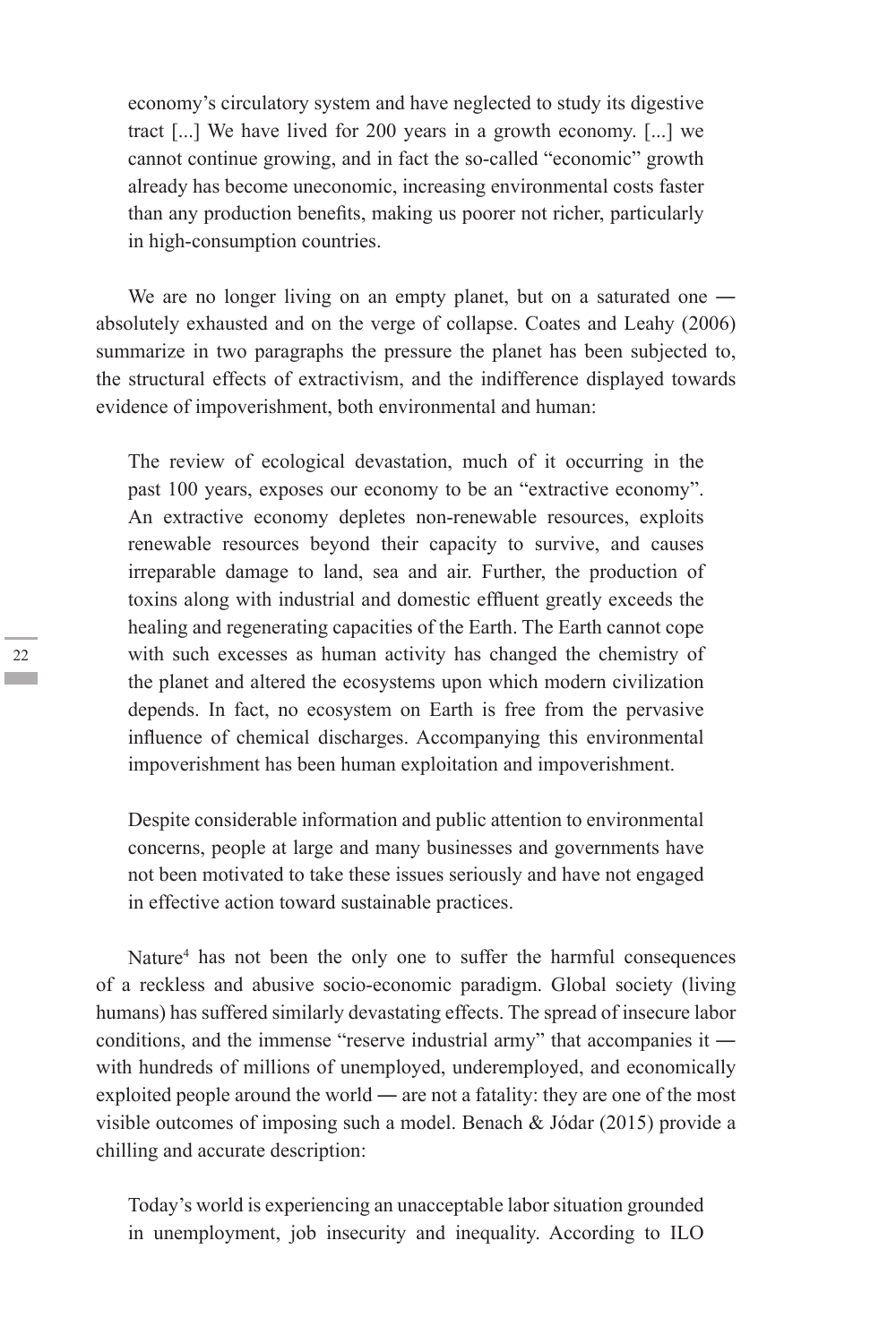(International Labor Organization), there are more than 200 million unemployed worldwide, almost 1.7 billion working poor (less than two dollars a day), a countless and unknown army of people working in the informal economy, and what is even more terrifying, a minimum of 21 million slaves, the highest figure in the history of mankind.

Labeled as "disadvantaged," all these people remain largely invisible to the rest of their fellows, and end up being discarded and thrown away like any other industrial waste. The gap between the "rich" and the "poor" has steadily grown since the 1950s<sup>5</sup> while, at the same time, multinational corporations have further consolidated their economic power. More than a decade ago (2003) the ecosocialist essayist and professor of moral philosophy Jorge Riechmann wondered: "...on a planetary scale, does not an apartheid between rich and poor persist and worsen?"

In a world divided by inequalities and abysses, facing unprecedented ecological, social, economic and political crises, it is sheer madness to insist on the eighteenth-century strategy founded on the unlimited use of resources, continuous growth, and unbridled production. A suicidal madness.

And yet, the machinery keeps going: we continue to march on the *business as usual* path that is leading us to ecocide. As if they were possessed by the voracious *wendigo*<sup>6</sup> spirits of the Algonquian myths, too many people in capitalist societies fail to see what is happening; others prefer to ignore the problem and still others deny its existence altogether. Consciously or unconsciously, many have chosen to tread the path of self-deception<sup>7</sup>, to forge ahead relying on technological patches that have not solved but rather masked or even shifted attention from the real problems ― a headlong rush that will add its own share of adverse effects to the ecological and social crises we face.

### **Undeniable realities**

*There is denialism [...] when it comes to the ecological crisis as such, and in particular as regards everything that means accepting Earth's biophysical limits. In this broad sense, mainstream culture is undoubtedly denialist*. Jorge Riechmann (2016, p. 32).

At least since 1972<sup>8</sup> it has been internationally recognized that "industrial societies' collision with the biophysical limits of the planet casts serious doubts on the possibilities of a decent human life in a habitable planet" (Riechmann, 2014). In 2008, Cairns pointed out:

Exponential population growth on a finite planet means less resources per capita, and humankind is dependent upon the resources of the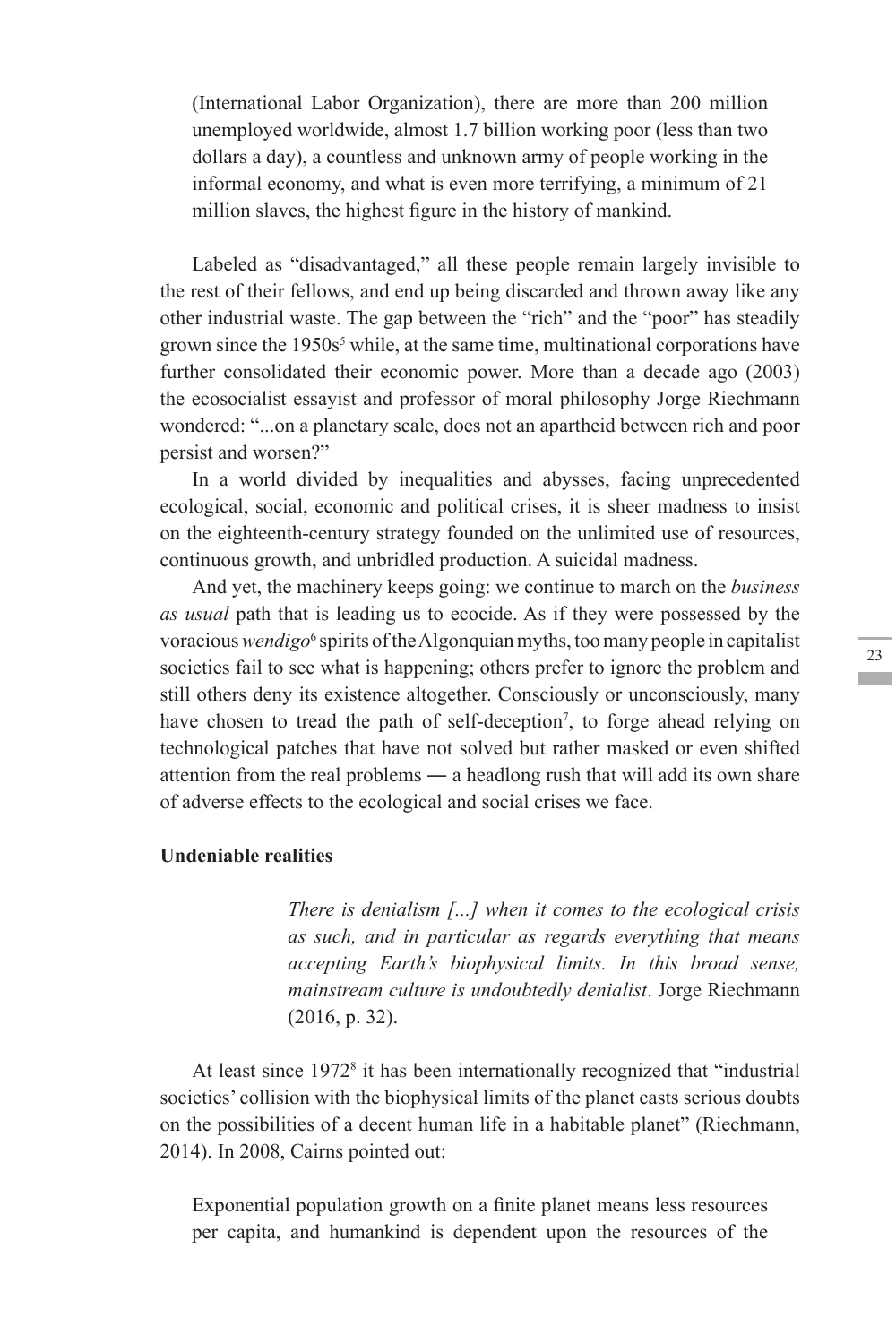biospheric life support system for survival. However, humankind has acted, in the past, as if it does not recognize either of these obvious realities.

According to the summary of the preliminary results of the *Millenium Ecosystem Assessment*<sup>9</sup> , called for by the United Nations Secretary-General Kofi Annan in 2000 and initiated in 2001, the capacity of the world's major ecosystems (cropland, marine, forest, freshwater, desert and grassland) to provide elements and services that are essential to life (wood and fiber, water, biodiversity, carbon storage...) is in decline. This, together with climate change and the unprecedented increase in world population and pollution levels, is posing the greatest threat to global ecological stability ever known to humanity.

Some authors refer to this situation as "the Great Acceleration"<sup>10</sup>: the existence of an economy that consumes everything around it in a desperate attempt to continue growing, and of activities that, during the last 60 years, have transformed human societies, the planet and the relationship between them. Today, no one doubts that changes are happening at a vertiginous pace, but it is still difficult to accept that the crux of the matter lies in human activity.

The alterations induced by human beings since the Industrial Revolution have been of such a magnitude that some authors refer to our time as a new geological epoch: the Anthropocene<sup>11</sup>. An epoch where the impact of human activities on natural systems can be found in practically everywhere, and changes occur at faster rate and a higher intensity than in the past, with unpredictable consequences for both natural systems and human societies. Thus, living in the Anthropocene means to develop in a context of intense, fast and overarching changes that outline a horizon of great uncertainty and unpredictability ― a horizon that, in general, neither individuals nor institutions are prepared to face (González, Montes & Santos, 2008, p. 71).

One of the scholars who has put a lot of thought and effort into explaining what has been argued to this point is the aforementioned Riechmann:

The ecological crisis is not an ecological problem: it is a human problem. It has to do with anthropogenic global warming, over-consumption of resources by human societies, massive extinction of species, which is to a large extent the result of human behavior... The impact does not come from, let's say, the strike of a huge asteroid that would have collided, by some bad fate, with Earth (as we assume it happened in previous biospheric crises): we are the source of the impact. That is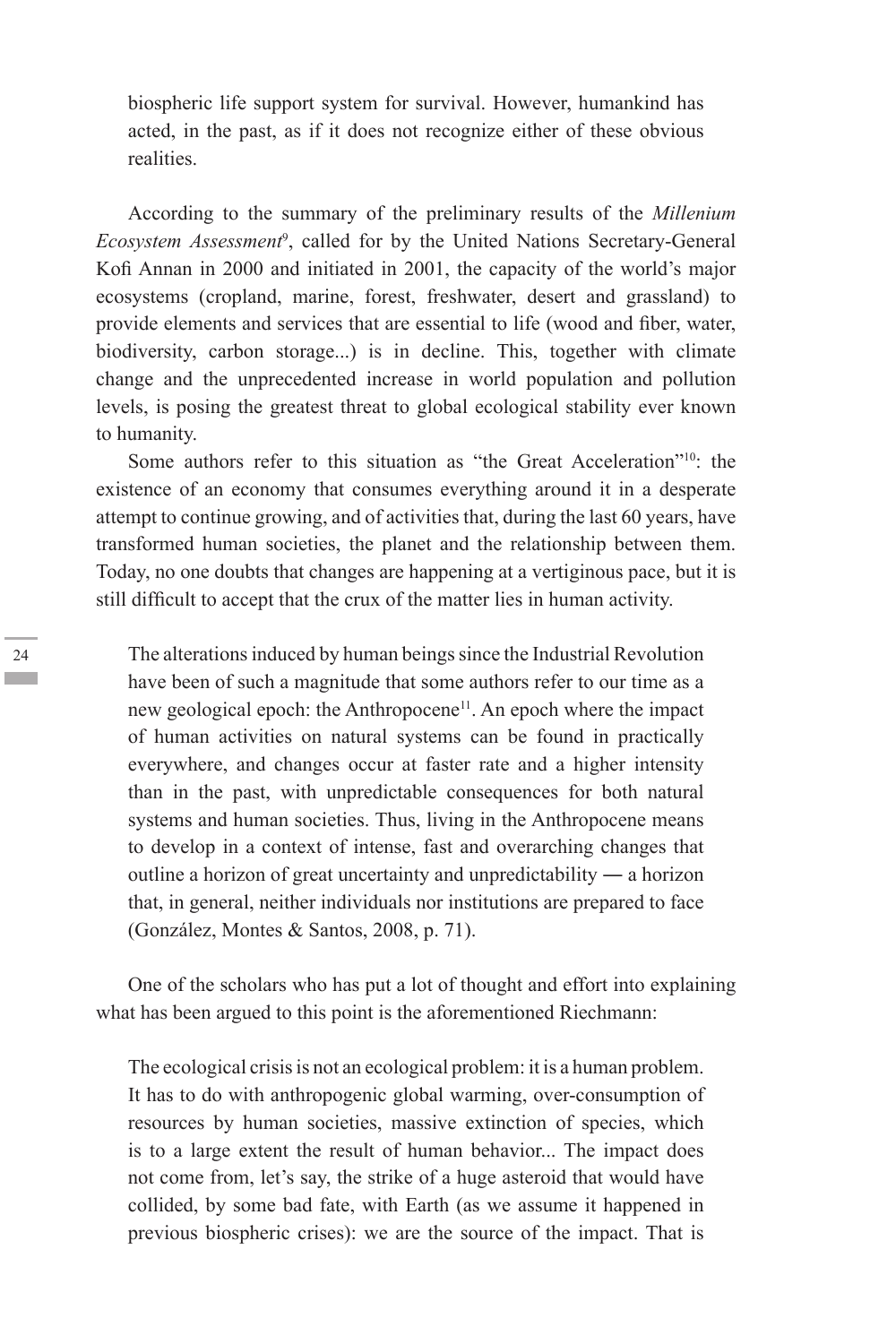why we should always talk about a socio-ecological or an ecological and social crisis. And we should always be clear that to emerge from the quagmire of the crisis, rather than "management" of natural resources or "management" of environmental crises, what we do basically need is human self-management. A different way to conduct ourselves ― both individually and, above all, collectively (Riechmann, 2012).

In 2011, a group of seventeen Nobel laureates released a memorandum on sustainability that urged:

Humans are now the most significant driver of global change, propelling the planet into a new geological epoch, the Anthropocene. We can no longer exclude the possibility that our collective actions will trigger tipping points, risking abrupt and irreversible consequences for human communities and ecological systems. [...] We cannot continue on our current path. The time for procrastination is over (RSAS, 2011).

Maiso (2015), in the same vein and with the same forceful tone, expressed his worries at this "human-made" geologic epoch we are living in, though he would go a step further and insist that we are talking about human agency within capitalism<sup>12</sup>:

[...] we can expect nothing more from the development of capitalist society, nothing that is not destructive. [...] Very few people still think that the commodity society will bring welfare to everybody. Slogans like sustainability reveal that what threatens to destroy life on this planet are no longer accidents, wars or natural catastrophes, but the mere business as usual of planetary capitalism.

Signals are unmistakable. And yet, by ignoring scientific evidence and the warnings launched by numerous scholars, organizations, institutions and civil movements, many voices still insist on denying the undeniable: the unsustainability of the hegemonic system. They insist on minimizing capitalism's effects on the planet and its inhabitants (see Radetzki, 2001) and on the possibility of freeing economic growth from the biophysical limits imposed by the biosphere (see Brock & Taylor, 2005), and the first and second laws of thermodynamics. At this point it is important to notice that the establishment denialism ― which is even more striking when global warming is taken into account ― has been (and is being) supported by research projects and studies largely funded by vested interests.

On the opposite shore of denialism, there is an extended family consisting of the many different ecologist, environmentalist, conservationist, etc. movements.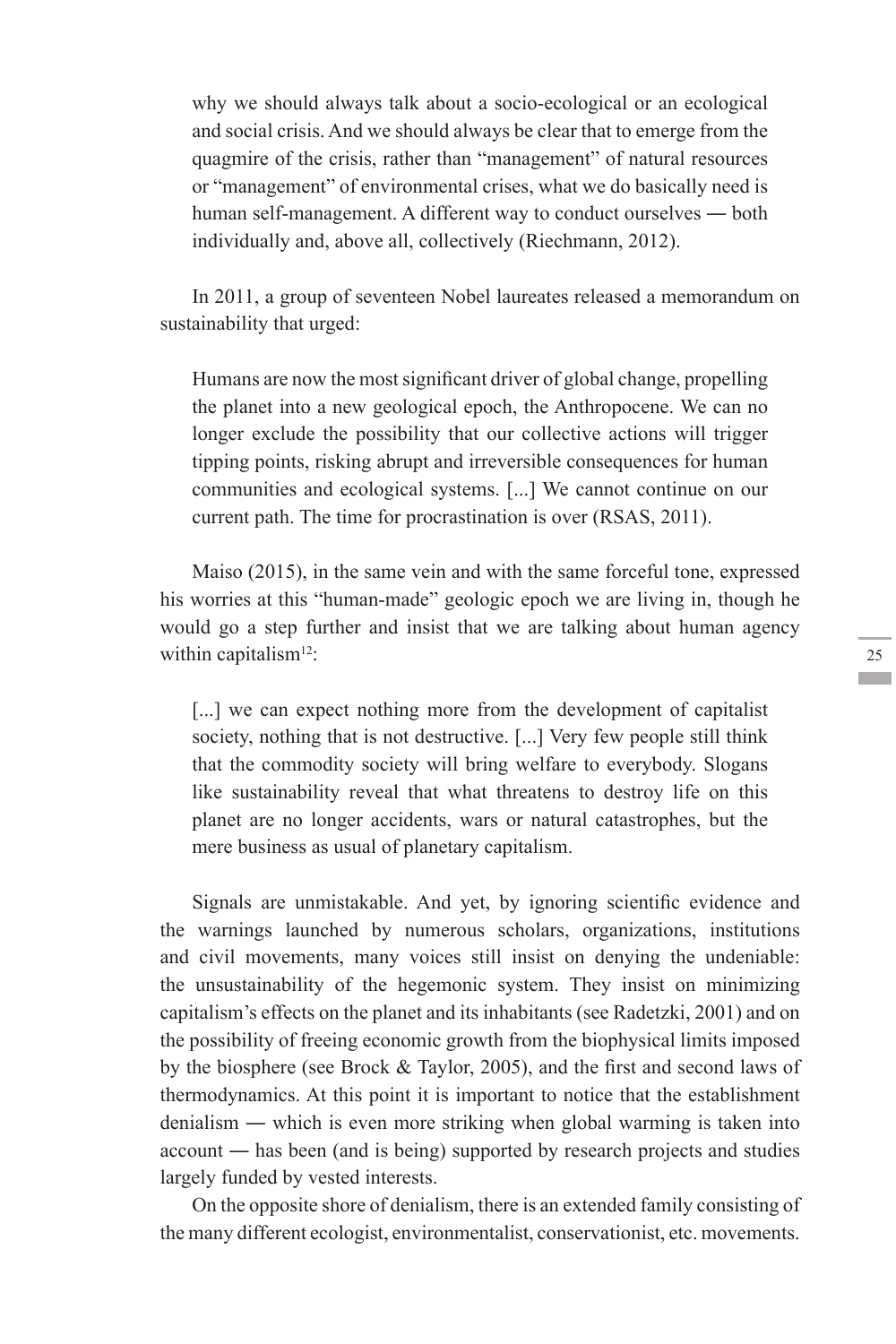They can be regarded as a current of thought and action committed to protecting the planet and caring for its inhabitants, which denounces and opposes all forms of aggression against the environment, while working to prevent, stop or reverse them. While some of these movements are rooted in certain struggles and ideas of the late nineteenth and the early twentieth centuries (return to nature, antiindustrialism, animal protection) and stems largely from the work and thought of Alexander von Humboldt or H.D. Thoreau, it can be said that the beginning of modern environmentalism — as it is understood today — was sparked by the publication of Rachel Carson's *Silent Spring* in 1962. Among other things, that book succeeded in raising awareness and knowledge about environmental problems and how human activities affected the planet. Environmentalism, led by groups such as Greenpeace or Friends of the Earth, gained notoriety in the 1970s as part of the counter-cultural movement, and managed to put environmentalist issues on the global public and political agendas. Earth Day was established in 1970 while, at the same time, Lewis Mumford published the second volume of *The Myth of the Machine*; two years later the first United Nations conference on the environment was held; in 1979 James Lovelock published *Gaia: A New Look at Life on Earth*; and in 1990, Barry Commoner presented *Making Peace with the Planet*.

In general terms, the environmentalist movement seeks to reconcile the human presence on the planet with the conservation of natural resources and the survival of all life forms. Most of their research, discussions and practices revolve around the concept of sustainability. Understood as "ecological viability", sustainability considers that human activities (both economic and social) must not deteriorate in any way the ecosystems on which they rely. They must respect biophysical limits and act responsibly, thinking about the future. Sustainability brings together two concerns: one with the carrying capacity of natural systems, the other with the great social, economic and political challenges facing mankind today.

Despite the international weight of the ideas advanced (and the reasoning provided) by the environmentalist movement, little has been done to reduce humanity's ecological footprint. We are running out of time and means to find (good) solutions to the current socioecological problems, the "window of opportunity" is a narrow one; in fact, in its  $2013$  report<sup>13</sup>, the Worldwatch Institute asked: *Is sustainability still possible?*

### **The idea of sustainability**

*I live if you live. The other has to live so that I can live. Nature has to live so that I, a natural being part of that Nature, can live. This is not a profit-and-loss calculation; it is a confirmation*. Franz Hinkelammert (2012, p. 74).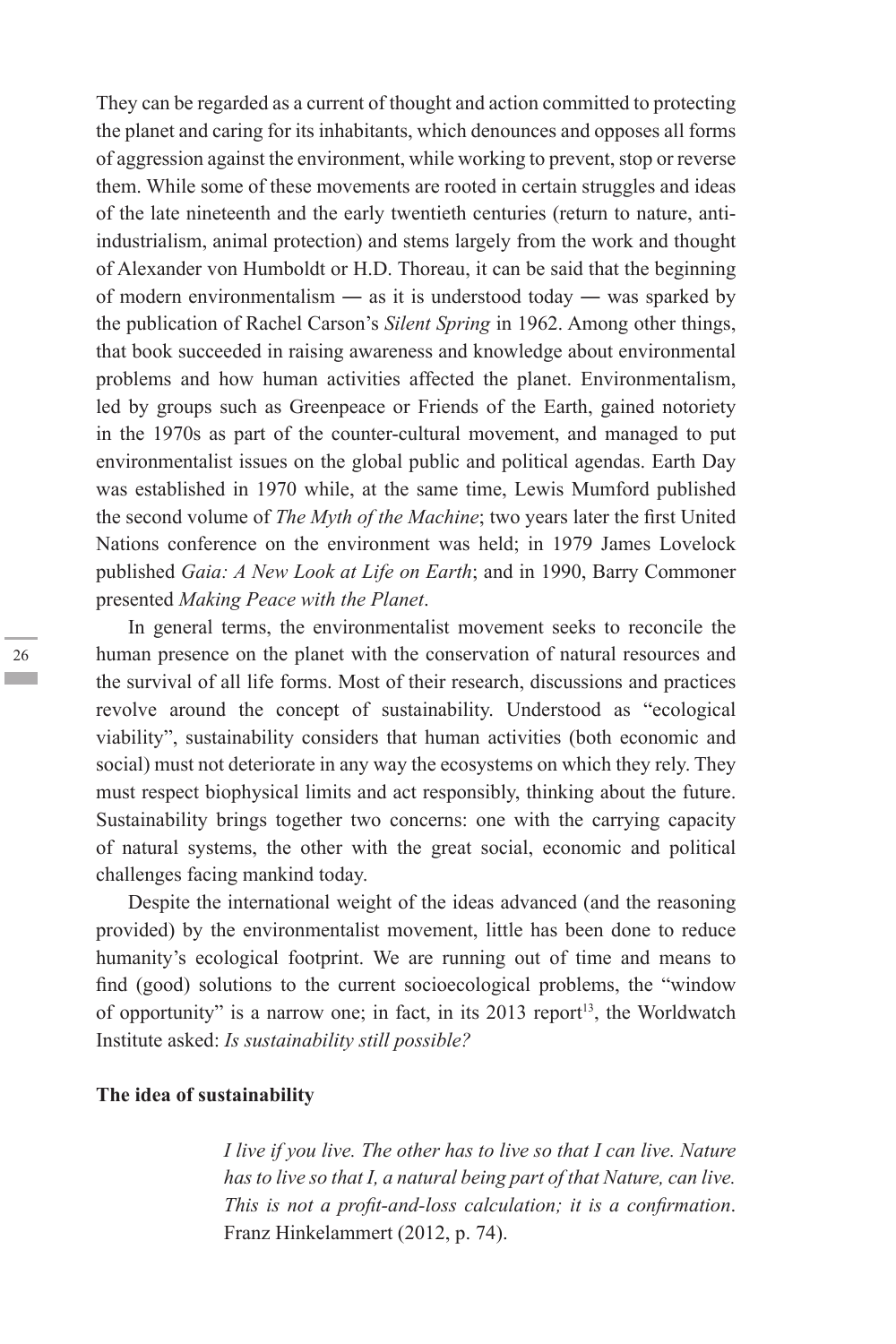"Sustainability" is a long-standing concept that first appeared in print in the seventeenth century, in texts on forestry. After the publication of *Silent Spring*, the environmentalist community became more and more interested in the relationship between economic growth and development on the one side, and environmental degradation on the other. In his 1966 essay *The Economics of the Coming Spaceship Earth*, British economist Kenneth E. Boulding stated the need for the economic system to be informed by ecological reality and its limited resources; in other words, to adjust to our planetary limits. The term "sustainability" was included in the first report of the Club of Rome (1972), and in 1980, as a specification of the idea of ecological viability, "sustainable development" was coined and identified as one of the "global priorities" in a report by the IUCN (International Union for Conservation of Nature and Natural Resources).

Two years later, the United Nations World Charter for Nature<sup>14</sup> set out five conservation principles that should guide human activities affecting nature. In 1987, the WCED (World Commission on Environment and Development), a United Nations committee led by Gro Harlem Brundtland, published the report *Our Common Future*. Known as the "Brundtland Report", it includes the most widespread definition of sustainable development:

Sustainable development is "development that meets the needs of the present without compromising the ability of future generations to meet their needs".

Since then, sustainable development has focused on achieving an environmentally sustainable and socially fair economic growth. In 1992, the United Nations Conference on Environment and Development published the *Earth Charter*15, which proposed the building of a fair, peaceful and sustainable society for the 21<sup>st</sup> century through an action plan called *Agenda21*.

In September 2015 the United Nations General Assembly adopted the *2030 Agenda for Sustainable Development*16, a set of *17 Sustainable Development Goals* seeking to eradicate extreme poverty, and fight against inequality and injustice as well as climate change.

Based on the concept of sustainable development, the "green" or "environmentally friendly" marketing model was introduced: using terminology from the environmental movement, twisted disingenuously to capitalism's advantage17. It was a facade attempt, disguised in alleged ecological concerns (Hezri & Ghazali, 2011), aimed at solving a small percentage of problems caused by the hegemonic system, without even considering the possibility of correcting or removing their primary causes. As a few voices warned at the time, the "green wave" not only failed to reduce the human impact on the planet, but made the situation worse by triggering new business opportunities.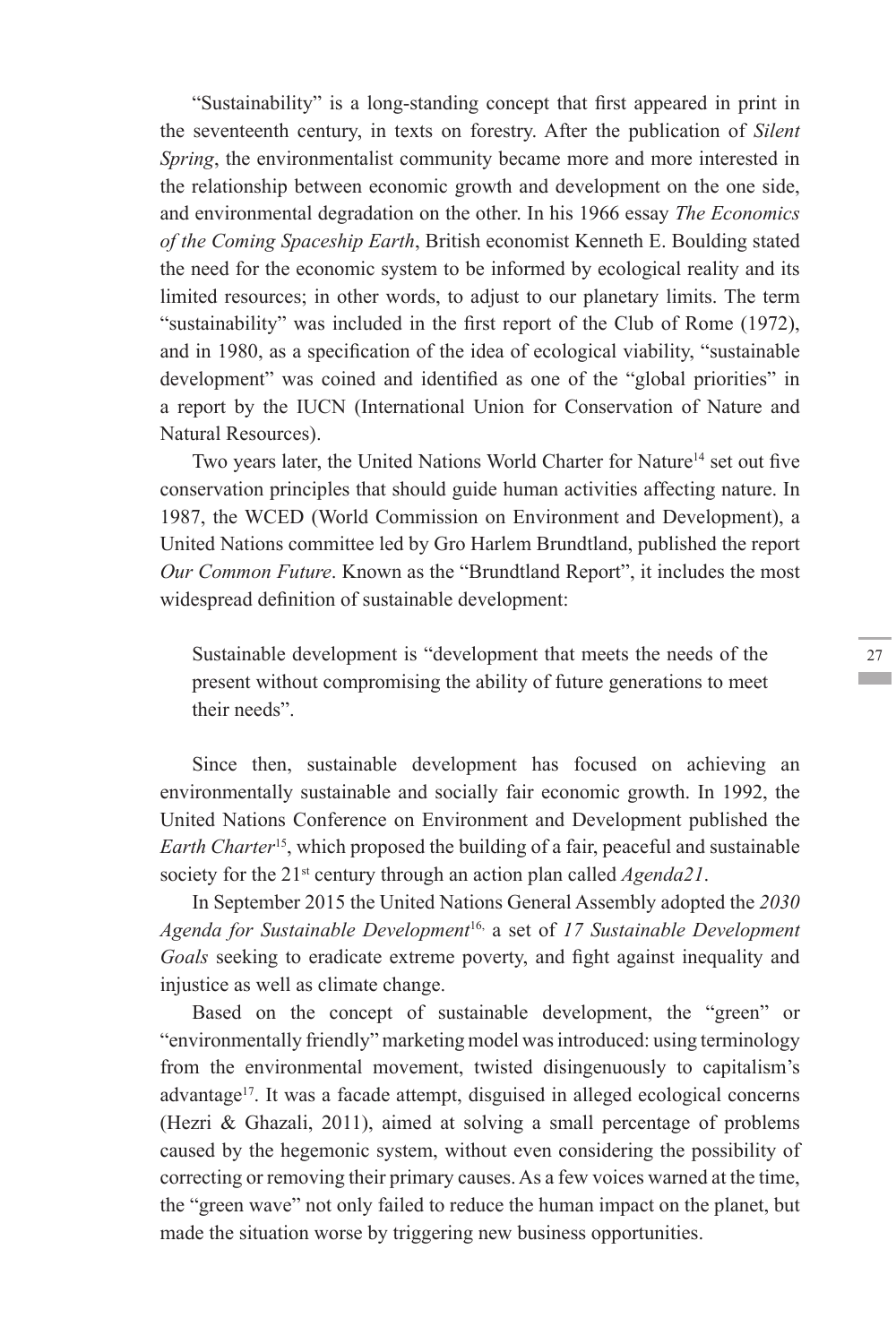Much has been discussed about what "sustainability" and "sustainable development" really mean. For the *statu quo* it is a "contestable concept, like liberty or justice" (Dresner, 2012): its definitions are flexible enough to accommodate to the context, the field of study or the interests at stake. However, authors such as Hermanowicz (2006) have very clear ideas and leave very few ambiguities when it comes to exposing them:

The principle espoused in the Brundtland report is quite clear. It calls for modifications of current human activities in recognition of their adverse effects on future generations. The "business as usual" scenario of global development would lead to severe adverse consequences in the future according to its critics.

Simon Dresner (2012) highlights the social and institutional aspects of sustainability (which demand to give proportional shares of "natural capital" to everybody) and points out that "sustainability is an idea with a certain amount in common with socialism."

Sustainability continues to spark heated debate (see Lemonick, 2009, and Barnatt, 2013), and the notion itself is constantly put into question, especially by certain authors and research groups (ranging from ecological economists to ecosocialist thinkers, green scholars, political ecologists, and activists) who have long been working on what could be the outlines of a post-capitalist transition program. Convinced that without anticapitalist rupture there is no way to avoid a very dramatic outcome, all of them warn that the prevailing rhetoric on "sustainable development" only seeks new ways to perpetuate the current way of life — or, at least, the current lifestyle of a privileged human minority in the planet.

Such rhetoric, they argue, places the focus on economic progress and growth as key factors in human development, while "minimizing" their impact or negative consequences by introducing some corrective (and sometimes merely cosmetic) measures. But those adjustments, they add, would merely defer the problem to a later date. Besides insisting on the impossibility of a "green capitalism" (Tanuro, 2011), critics claim that the unsustainable hegemonic economic system seems to have rendered the idea of "sustainability" into officialese as a result of adapting it to its own needs and interests; that their advocates obstinately refuse to recognize and accept that there are biophysical limits to growth, let alone to admit that those limits have already been exceeded; and that all that come into their minds is a set of escape maneuvers: escaping the limits to economic growth, escaping from planet Earth, escaping human nature. As Riechmann put it in a recent interview (Rodríguez, 2015):

There is a lot of chit chat, a lot of green marketing, a lot of propaganda, a lot of images on display, stylemes and unwarranted appropriation of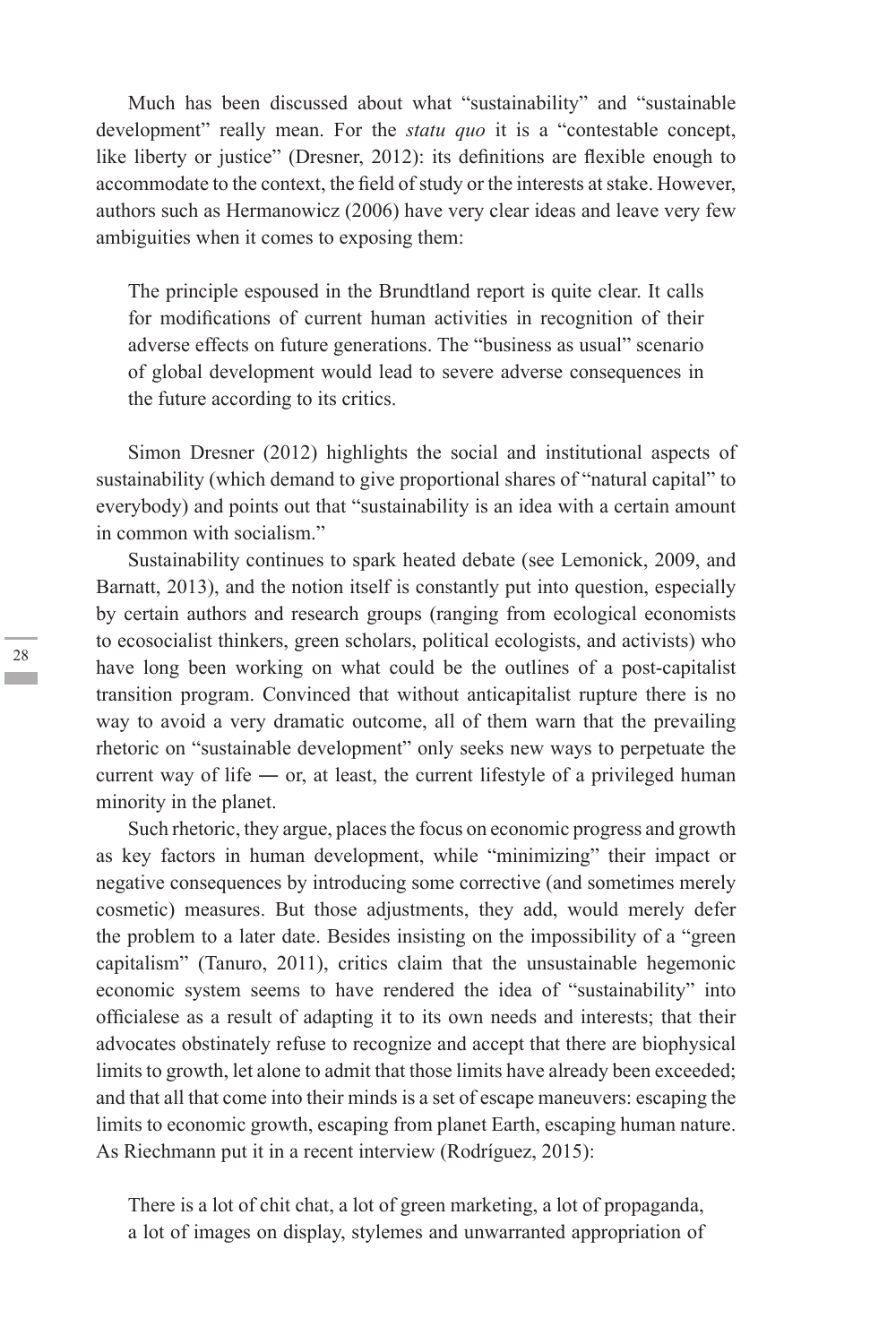contents. There is too much propaganda going around, too much trendfollowing distorting everything. Magazines sell us the concept of good life, while featuring full-page advertisements of big energy companies. That is what the dominant culture metabolizes as ecology, and it is very harmful because it has certainly nothing to do [with ecology], it is very far from what it ought to be, from what we should do.

As already mentioned, the most critical sectors unambiguously question the capitalist model of production, distribution and consumption: one that ignores all limits and pursues an ongoing growth, both extensive (colonization and commodification of public and private spaces, ecosystems, resources, the cosmos) and intensive (information technology, biotechnologies, nanotechnologies); they advise that neoliberal economic ideas threaten our life and our world; they seek recognition of the damage caused to the planet's ecosystems and the species that inhabit them (including humans); and they express the urgent need to do something (real) about it: in particular, to avoid future damages and to reverse the existing ones. Which leads to the profound change that society should undergo in order to achieve such a goal.

These voices have developed much of their theoretical work and their praxis around a series of issues such as (individual and collective) "selflimitation"<sup>18</sup>, an "ethic of sufficiency"<sup>19</sup>, the "steady-state economy"<sup>20</sup>, "ecosocialism" "ecofeminism", "biomimicry", the "precautionary principle", "ecological justice"<sup>21</sup>, and "environmental ethics", to name a few. There is also an international network of researchers, practitioners and activists working on  $degrowth<sup>22</sup>$  as a repoliticization of sustainability and as "part of a broader social movement which works on the hope that we can downscale in an equitable and democratizing manner"<sup>223</sup>.

#### **Degrowth**

*It is entirely up to us. If we fail, nature will simply shrug and conclude that letting the apes run the laboratory was fun for a while but ultimately a bad idea*. Richard Wright (2004, p. 31).

Degrowth is a social movement anchored in ecologism, anti-capitalism and anti-consumerism. Basically, it proposes that there are biophysical limits to growth that have already been exceeded (causing an alarming exhaustion of natural and energy resources) and it is therefore necessary to drastically reduce the levels of production and consumption ― these levels being the main causes of all environmental problems (climate change, pollution, threats to biodiversity) and of many social inequalities.

Degrowth does not entail a decline in fundamental human well-being. Much on the contrary, its proponents argue that a decrease in consumption would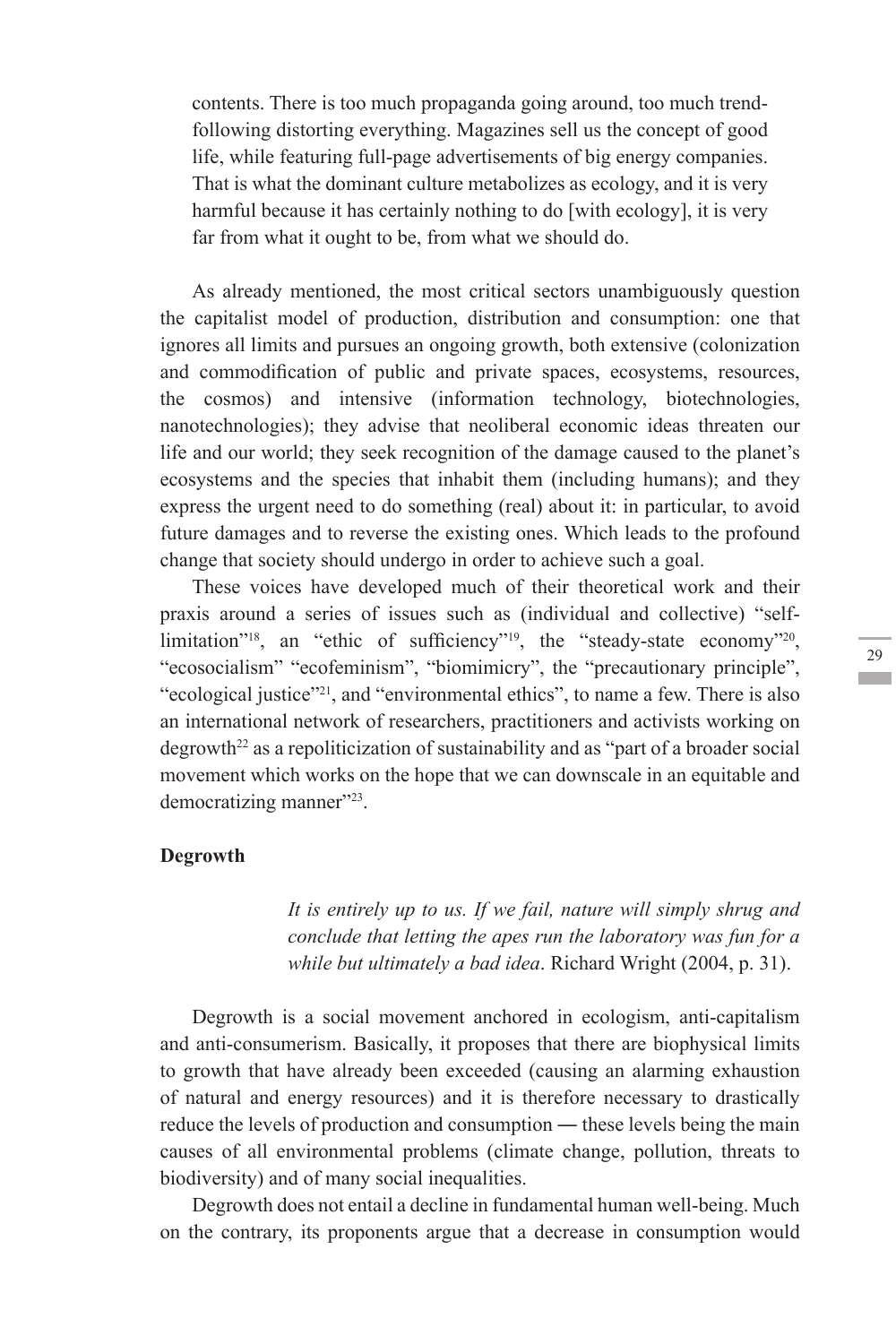create non-consumerist ways of life, much healthier in every possible way<sup>24</sup>. It would also stop First World's neocolonialism: the massive and sustained use of global natural resources to maintain lifestyles that squander food and energy resources and generate huge amounts of waste, at the expense of the Third World.

Among seminal contributions concerning limits to growth and degrowth, the work by Romanian ecological economist Nicholas Georgescu-Roegen deserves special attention. *The Entropy Law and the Economic Process* (1971)<sup>25</sup> and *Energy and Economic Myths: Institutional and Analytical Economic Essays* (1976) are probably two of his most influential books. In the first one the author stated that Earth's carrying capacity  $-$  i.e. the planet's ability to sustain human populations and their levels of consumption — is doomed to diminish, since natural resources are finite and they are being depleted. In the second, he drew attention to the fact that "economic history confirms that great strides in technological progress have generally been touched off by a discovery of how to use a new kind of accessible energy", and remembered that "according to the basic law of thermodynamics, mankind's dowry [i.e. free energy received from the sun, on the one hand, and the free energy and the ordered material structures stored in the bowels of the earth, on the other] is finite", meaning that "in a finite space there can be only a finite amount of low entropy and that low entropy continuously and irrevocably dwindles away". In his writings, the ecological economist stressed the fallacy of the notion that man can reverse the march of entropy, and concluded: "The truth, however unpleasant, is that the most we can do is to prevent any unnecessary depletion of resources and any unnecessary deterioration of the environment".

In 1972, Edward Goldsmith and Robert Prescott-Allen, editors of *The Ecologist*, published *A Blueprint for Survival*. In that text they called for a rapid de-industrialization to avoid the planetary life-support systems' irreversible destruction. One year later, in *Small is Beautiful* (subtitled *A Study of Economics As If People Mattered*), E.F. Schumacher criticized the neoliberal economic system, pointing out that proposing a way of life and development based on capitalist growth and consumption is absurd. On the other hand, he advanced a new paradigm he called "Buddhist economics" ― maintaining welfare while, at the same time, reducing growth and consumption.

By the year 2000, the term "degrowth" defined a current of socio-political action aimed at voluntarily and permanently downsizing the economy. The first international conference on the subject, Research & Degrowth, took place in Paris in 2008, and has been repeated every two years since<sup>26</sup>. French economics professor Serge Latouche (author of *Farewell to Growth*) is currently one of the movement's leading intellectuals.

Today, many researchers agree that degrowth is no longer an option: the choice now is how to reach it. The Spanish anthropologist and environmentalist Yayo Herrero explained it in a recent interview (Batalla Cueto, 2015):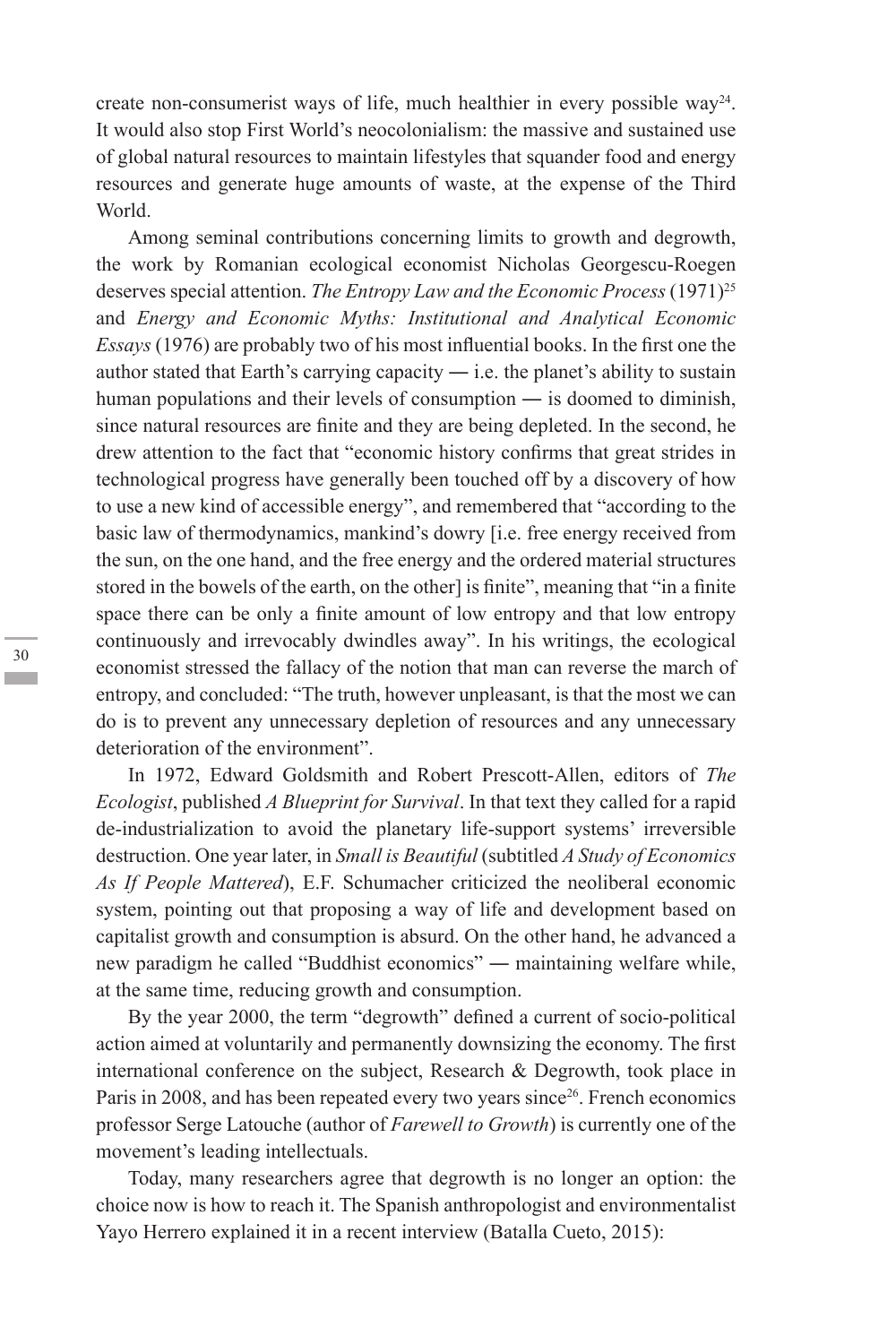Q. There will be degrowth, that's for sure, and if it is not reached peacefully and progressively, it will be reached abruptly and violently.

A. Of course. Degrowth is not an option, there will be degrowth whether we like it or not. It is already here, the choice is about whether or not the degrowth in the material sphere of the economy, that is, being able to manage things globally using less energy and materials, is attained in a fascist way ― and I say fascist because in the end each individual and each group living on more resources than those provided by its own territory, do so at the expense of other territories, stripping those territories of their resources and depriving other people of the opportunities to make a life for themselves. When Hitler said that the Aryan race needed a certain living space, and that if they did not have it within its borders they would have to invade other countries to get it, or when Bush, while bombing Iraq or Afghanistan, said "our lifestyle is not up for negotiation", what was actually behind both sentences was the notion that some people deserve to have a certain lifestyle, even if it is built at the expense of others. That is fascism, and that is what we are heading for if we fail to create a movement or a current of opinion large enough to press for the necessary and inevitable degrowth in the material sphere of the economy in those places where consumption is highest. We must ensure an economic metabolism that sticks to the limits of what we have, and we must do it now, because we have already exceeded the planet's carrying capacity.

Spanish physicist Antonio Turiel, one of the main critics of endless growth, pointed out something similar in another interview (Álvarez Cantalapiedra, 2012), besides contributing supplementary terminology:

Q. Do you think that rhetorics such as those of the "transition", "degrowth", "slow" or "livingsimple" movements [...] can help us to move away from the extractive and consumerist economy that is at the root of our current problems?

A. Obviously, yes. But, in any case, I think it is important to stress that degrowth in relation to current levels, the simplification of systems, or the need to reduce our society's pace, are not only logical, but inexorable imperatives. In short: it is not an act of will; degrowth, simplification, slowing down are things that are going to happen whatever we do, because the opposite is physically impossible on a planet with dwindling resources and accelerated degradation. The only choice we are left is whether we want to pilot the process or leave it to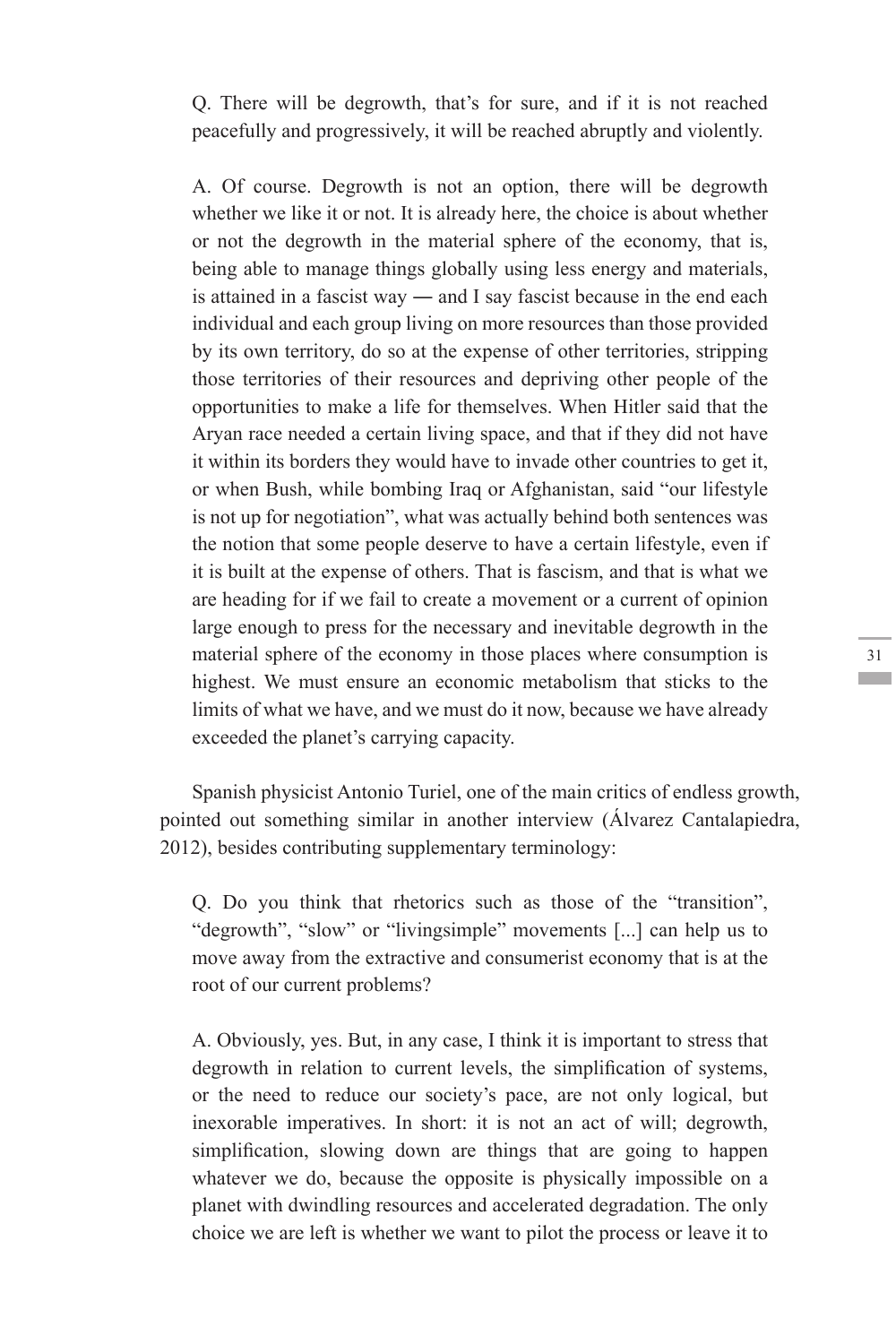its own free will, letting social collapse to happen. Perhaps this is the most important message to convey: degrowth is not an option, but we can decide on whether or not to crash.

#### **Sustainability and activism**

*Is it enough to have a critical consciousness ― one you take out for a walk twice a day as you would do with your dog? No, it should be clear that it is not. There is little point in having a critical consciousness if it is not linked to collective action. What we need is critical consciousness in praxis contexts*. Jorge Riechmann. Blog *Tratar de comprender, tratar de ayudar*. November 12, 2013.

In a 2004 article, Cairns describes the planet's and its inhabitants' situation as follows:

The twenty-first century represents a defining moment for humankind. This globally dangerous period of human history has two major threats: (1) overshooting global carrying capacity for humans and (2) major damage to Earth's ecological life support system as well as natural capital and the ecosystem services it provides. Should humankind fail to replace unsustainable practices with sustainable practices before the middle of the twenty-first century, this irresponsibility and lack of concern for posterity will probably result in global catastrophe. Humankind must repudiate some beliefs and alter its attitude towards technology and exponential economic growth. Technology can be extremely useful, but it cannot develop ethics or values — humankind can.

A result of irresponsibility and lack of awareness, this critical situation is denounced at international levels by many voices who, kindly or vehemently, oppose the current (unsustainable) paradigm and warn that the vision of capitalist economic progress is flawed; that consumerism is doomed; that oil production has already peaked; and that life as we know it is about to change significantly and, perhaps, irrevocably.

Those voices belong to activists. And their numbers and their strength increase day by day.

Activism is aimed at bringing about social, economic, political, educational or environmental changes that are tangible, in order to make improvements, prevent or solve problems or fill in the gaps in a society. According to Fuad-Luke (2009):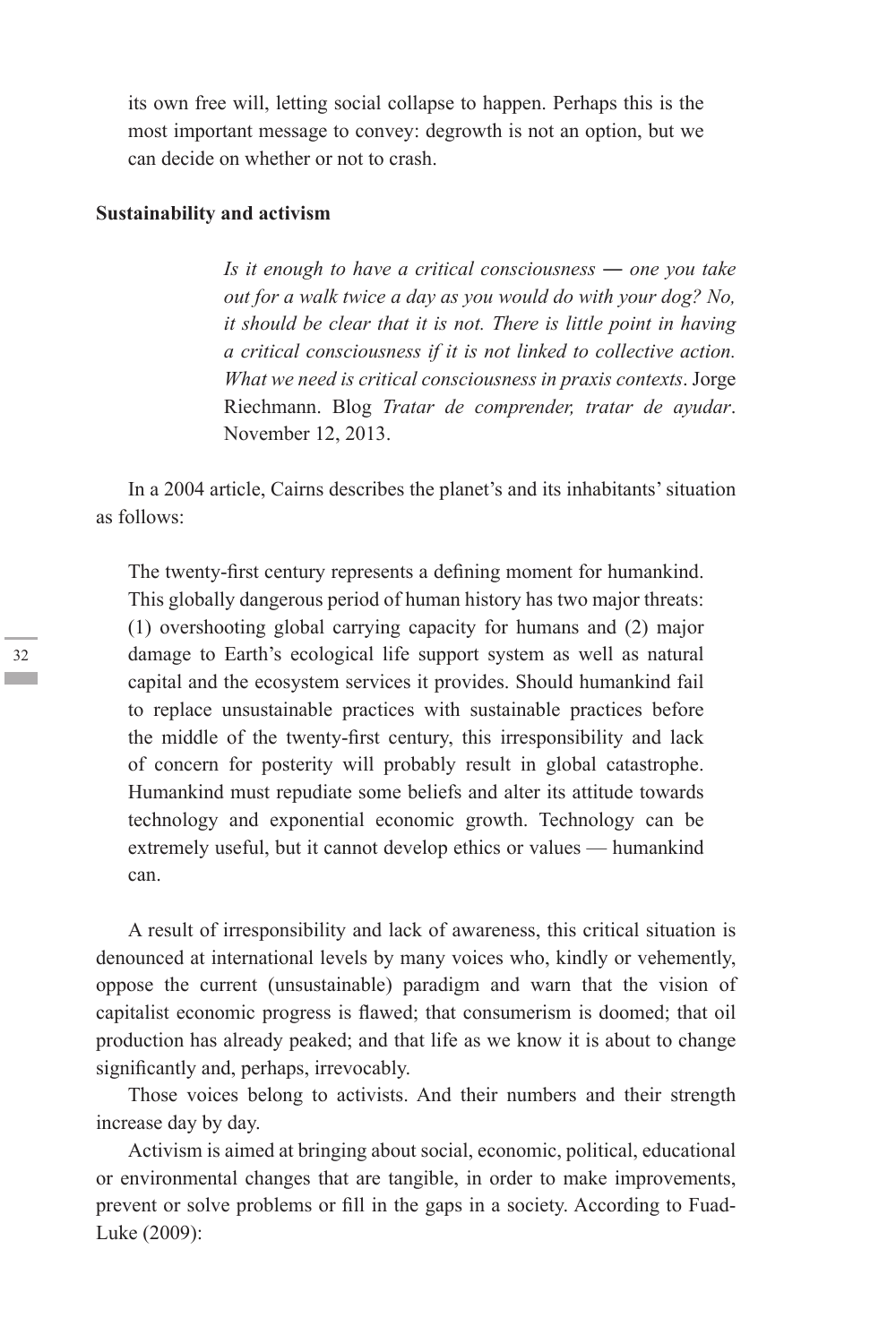Activism is about […] taking actions to catalyze, encourage or bring about change, in order to elicit social, cultural and/or political transformations.

Nowadays, activism takes many different forms, reflecting in part the undeniable influence of new digital technologies (a tool that provides new means and channels to establish links and to promote change proposals). Activists often carry out both individual and collective actions; in the latter case, they are usually connected to some kind of social movement, defined by Tarrow (1994) as:

Collective challenges [to elites, authorities, other groups or cultural codes] by people with common purposes and solidarity in sustained interactions with elites, opponents and authorities.

Regarding sustainability and degrowth, although there is a "generic" activism (mostly linked to environmentalist movements), those who support them usually gather in special interest groups. These are created around specific issues, which may have either an anthropocentric (e.g. anti-poverty, etc.) or a biocentric approach (e.g. animal rights, etc.).

One of the main tasks of an activist is the information gathering, organization and dissemination about a certain topic. The distribution of such knowledge (through pamphlets, newsletters, zines, digital means...) is essential for raising awareness in a community (or in society at large). It also helps to create spaces for critical and informed debate, where possible actions can be discussed and organized. Actions can range from resistance and the launching of cooperative projects to civil disobedience, boycott, street art, hacking, demonstrations, strikes and many others.

Speth (2009) stresses that the first thing to do before moving into action is to face reality; in this specific case it means to know the truth about current environmental and social conditions (from global warming and climate change to loss of biodiversity and ecosystems, pollution, resource depletion, poverty, inequalities, etc.). At this point, and as noted above, quality information plays a crucial role in understanding what is going on, how, and, above all, why.

Libraries can ― should ― be part of those processes and movements, and they can do more than only being information providers to activist groups. They are able to take on many other roles, much more committed, even militant roles.

#### **Activists and libraries, or an activist library**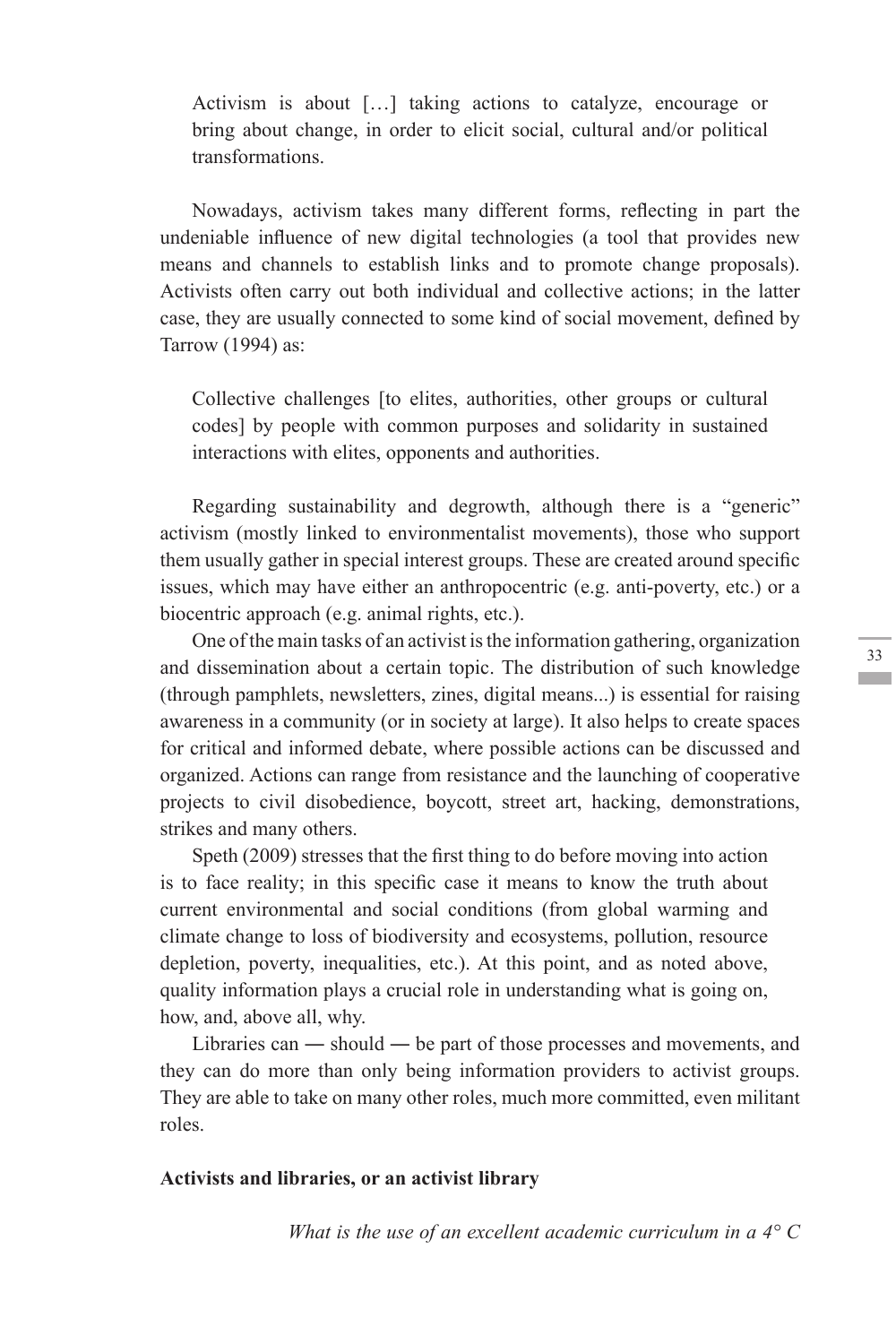*warmer world?* Ferrán Puig Vilar. Los deberes de Casandra. Blog *Usted no se lo cree*. March 18, 2015.

We could replace "curriculum" with "library" and Puig Vilar's quotation opening this section would continue to serve as reminder that we are standing on the edge of a precipice. Technological advances, glorious structures, or excellent systems will be useless in a collapsing world. Libraries will be hit just as hard by the changes and crises affecting the planet and its inhabitants as any other institution and any other collective body or human group.

Since libraries are part of a local, regional and global society, and therefore are traversed by all their problems, breakups and setbacks, they should put aside any kind of "neutrality" discourse, assess the situation they and the community they serve are going (or can go) through, weigh the role they can play (especially considering the huge value of library collections and services) and their responsibility, then take sides and act.

While the (in)formative role of libraries — the one played "by default" — is essential for the development of activist movements and for raising community awareness, libraries should not be merely passive providers of data, physical spaces or technological means.

A first step toward library activism should be to stop waiting for inquiries behind the reference desk, and to provide valuable and up-to-date information even outside their walls. Libraries can distribute annotated bibliographies or share freely accessible resources about the impossibility of infinite growth in a finite world, biophysical limits, climatic change, entropy, peak everything, urban agriculture, recycling or consumption reduction ― among many other important and possible topics ― on their websites and social networks as well as within their physical spaces. Placing this information at a visible location (virtual or real), and keeping those contents updated and active, clearly indicates a position and a commitment.

Beyond their shelves, libraries can be a source of selected, high-quality information for educational institutions of different levels, social and cultural organizations, neighborhood associations, etc. From urban gardening collectives to groups of local artists, county or town governments, religious associations or naturalist squads, all can benefit from readings and audiovisual documents related to sustainability (and unsustainability), the significance of the Anthropocene, actions that can lead to degrowth.

Going a step further, the library might consider abandoning those behaviors that have brought humanity this far. In particular, they should consider their consumption patterns. As Madorrán Ayerra (2013) points out:

In our capitalistic system, not only are we not more free being able to chose what we consume, but neither are we aware that our desire is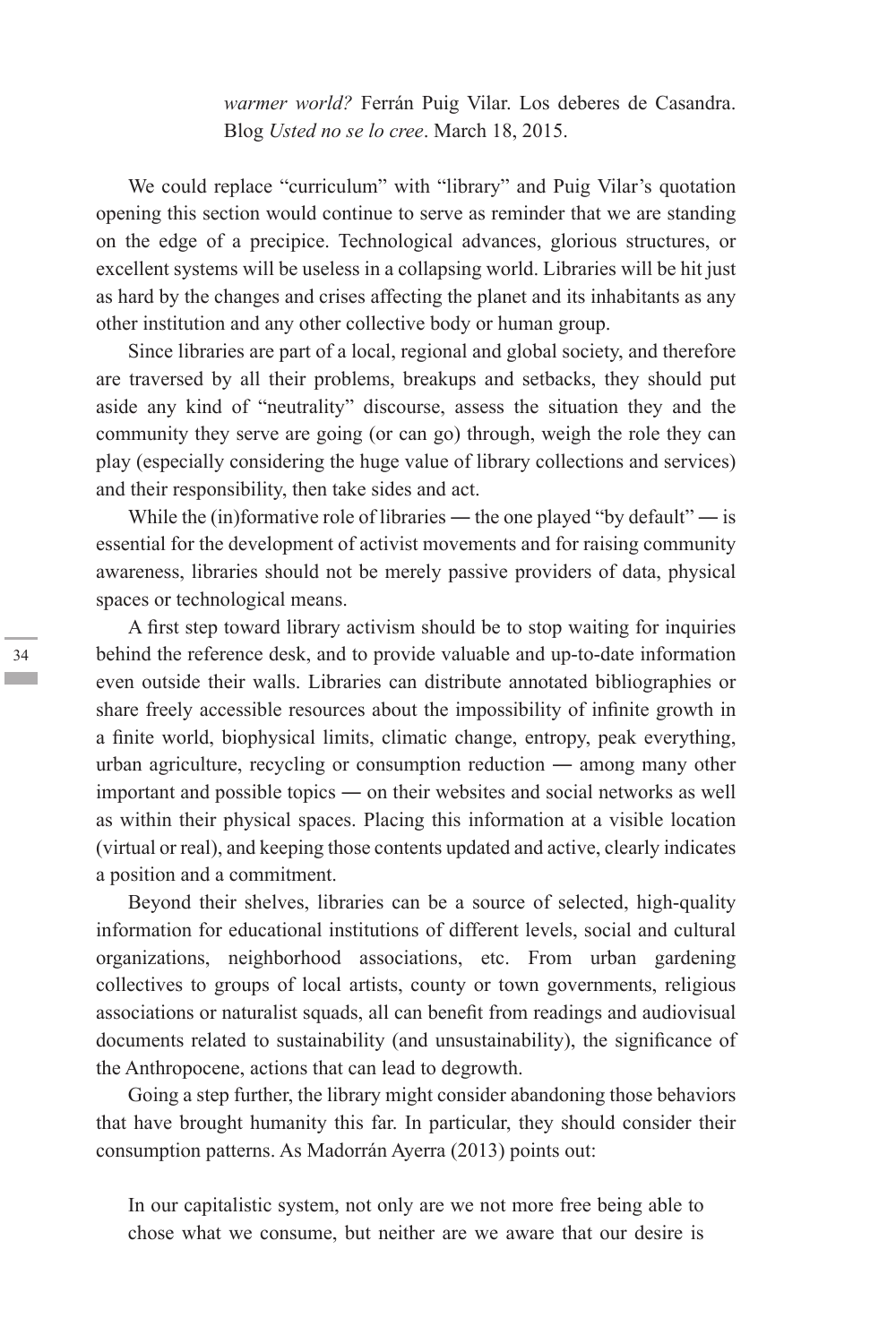stimulated to induce us to consume, that desires presented as "needs" when they are really "wants". Besides stimulating it, capitalism turns materialistic desire insatiable, meaning that consumers are never satisfied, they always want more — which has harmful environmental, social and economic consequences — for global consumption is essential to the system's survival. But we certainly must think of consumption not only as a means of reproducing economic paradigms, but also ideological. Consumption and oversupply produce part of the conformism with the system, the feeling that all that is needed is to continue consuming.

Libraries should critically assess the use and diffusion of particular technologies and the support they give them. They should also consider the management of their resources (water, electricity, plastics, paper) and their waste production (especially those that may be polluting). As mentioned above, degrowth is no longer an option: the option is how to reach it.

Moving some more steps forward, libraries might assume what Löwy (2002, 2004) calls an "ecosocialist ethic": social, equal, supportive, democratic, radical and responsible. In other words, libraries might take positions "without any concession to contemplative or overly optimistic visions regarding increasingly serious ecological crises" (Aranda Sánchez, 2014).

They can work toward envisioning new possibilities against hopelessness, resignation, toward exploring alternatives to the current capitalist, consumerist, mercantilist, extractive, aggressive, exploitative panorama. They can foster cultural anti-capitalism and build connections between tradition and a new generation of creators and artists. Moreover, libraries do not have to limit themselves to the cultural sphere. They can actively support some of the points<sup>27</sup> that Harvey (2014) presents as characteristic of anti-capitalism (see Pérez, 2014). For there is no "green" capitalism reconciled with nature in the short or long term; capitalism is inherently expansive.

Neither is perpetual growth nor constant expansion possible, as capitalism advocates suggest. A "steady-state" economy needs to be encouraged ― one where people seek to have enough instead of always craving for more. A sort of modernized "subsistence economy" which might be able to achieve a balance between human and the planet's well-being, and the available resources. It is also necessary to defend *commons* and common good, public and collective interests, and community life, against appropriation, competition and accumulation.

Libraries can work for the de-commodification and democratization of all possible goods, starting with one as strategic as knowledge. In order to go about tackling degrowth and a paradigm shift, it is necessary to suggest and socialize alternatives to the market, individual and global competition, profitbased models, etc. Libraries might lead by example and put the notions of eco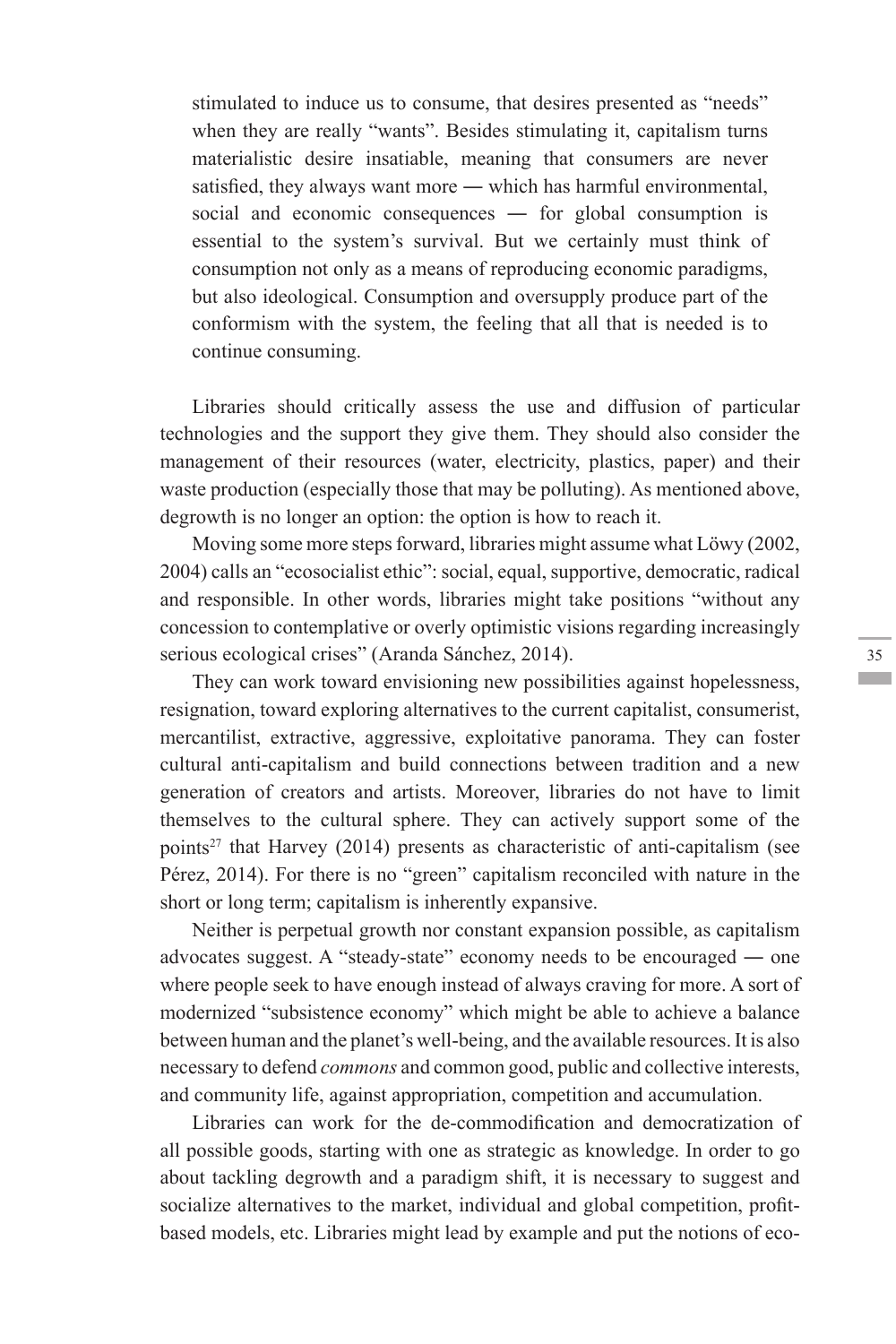efficiency, biomimicry ― the one seeking to build human systems by imitating natural ones ― and deglobalization, into practice.

The idea behind the phrase "think globally, act locally" has been a driving force of the western modern environmental movement since it was put on the map some four decades ago. By assuming an activist and militant role, libraries can use their structures, collections and know-how to bring about changes in their communities ― no matter how small these changes and these communities may be. Eventually, they can join forces with other libraries and many other social actors to try to force changes at the national level, and beyond. But it is probably at the local level where the results can be better attained. Being, as they are, institutions seen as a model of resource sharing, cooperation, and community responsiveness, they can use their advantageous position to launch certain messages, showing themselves as a clear, committed example of collaborative problem-solving. An example that should be highlighted, explained, documented and publicized, so that it can be repeated and replicated. And above all, it must be thought and rethought. For, as Spanish philosopher Manuel Sacristán (1996) pointed out, every decent thought must always be in crisis.

#### **Conclusion**

*Respect existence or expect resistance*. Anonymous.

Humanity is entering the age of irreversibility: desertification, melting of the poles and changes in the behavior of certain living beings<sup>28</sup> are the most visible examples of human-induced processes ― processes for which there is no going back. Shiva (2005) states:

We share this planet, our home, with millions of species. Justice and sustainability both demand that we do not use more resources than we need. Restraint in resource use and living within nature's limits are preconditions for life and social justice.

However, few, if any, real sustainability policies have been envisaged so far, let alone degrowth ones. Instead of applying the brakes and reversing unsustainability, *business as usual* continues with merely a few institutional changes designed not to meet environmental and social demands but to accommodate the requirements of big companies and financial institutions. An escape forward strategy to guarantee economic growth and financial stability, and to protect both against criticism from civil society by using legal and administrative tools to hinder and punish social protest and civil disobedience on the one hand, and on the other, by encouraging wishful thinking and a dangerous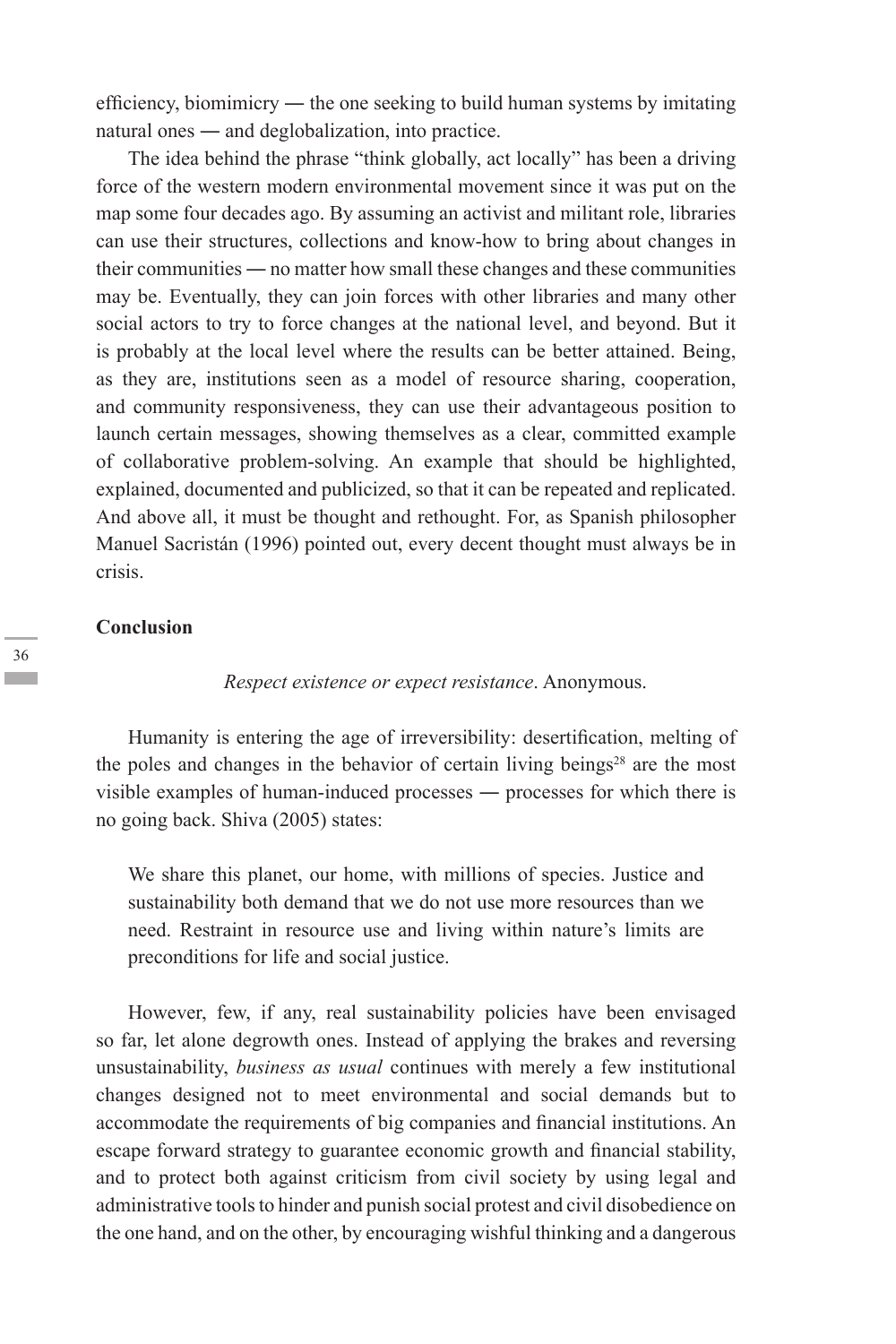illusion of control that, from cinema to newspapers, seek to anesthetize people with the idea that, sometime in the future, technology will solve everything. A dual strategy flavored with a verbal paraphernalia (declarations, open letters, lists of objectives and international goals) that do not change reality in the slightest, but, apparently, eases consciences.

All this verbiage falls onto fertile ground: a vast majority of the population is not interested in hearing certain truths. For, as Canadian historian Margaret MacMillan points out, "the capacity of human beings to ignore what they do not want to know is unlimited" *(El País*, 2013). Ignorance buys tranquility.

The best antidote in countering collective self-deception is neither skepticism nor denial or despair, but working to raise awareness and advocating for action. And for all types of measures designed to change our production model, reduce consumption, degrow, manage available resources responsibly. For libraries, it is time to go beyond declarations and speeches and to become a trench, a space of resistance and reflection, thought and putting that thought into practice.

Libraries should also establish caring and trusting relationships with their community and foster selfless actions, so as being able to say "it won't be for want of trying on our part, we helped as much as we could", as Spanish poet Antonio Orihuela puts it in one of his latest books (2011), quoting a story that, to some extent, leaves the doors open to hope.

An old man was walking along a beach in Mexico after an uncommon spring storm. The beach was full of dying fish thrown ashore by the waves, and the man was throwing them back to the sea one by one. A tourist saw him, approached him and asked, "What are you doing?" "I try to help these fish", the old man said. "But there are thousands of them on these beaches; throwing a few back to the sea is useless", complained the tourist. "It is helpful to this one", replied the old man, as he threw one fish back to the ocean.

#### **NOTES**

- 1 United Nations Conference on the Human Environment. Stockholm, June 5-16, 1972. See UNESCO (1973).
- 2 IFLA had made public a similar declaration more than a decade before, though it had not the same spread. See IFLA (2002).
- 3 According to data provided by PRB (2016) for August 2016.
- 4 It is curious to realize that nowadays "nature" is to be understood as just the environment and those non-human living beings inhabiting it; human beings remain out of the picture. Apparently, humans have nothing to do with natural laws; in fact, human problems are in general addressed separately. The mental division between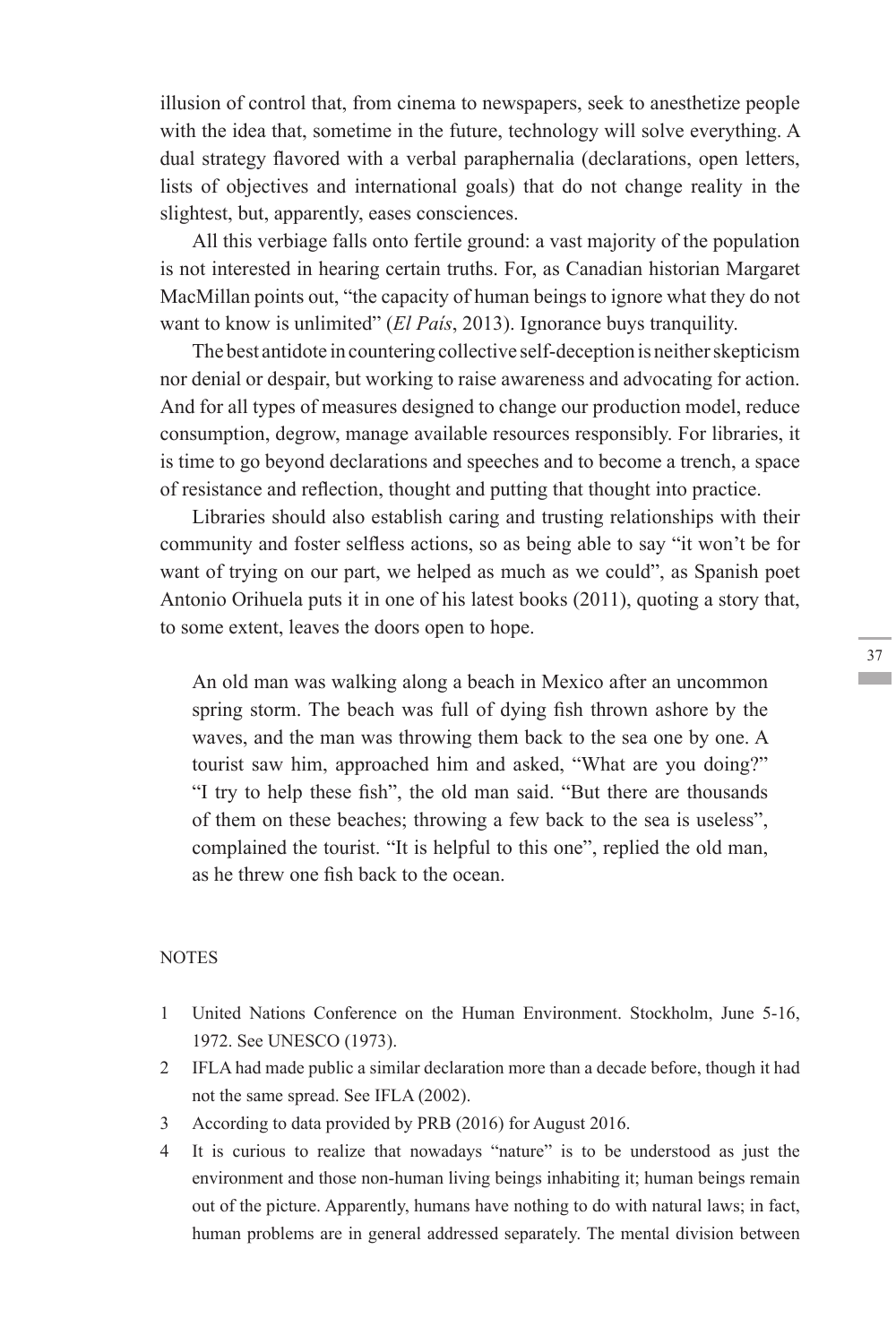the "natural world" and the "social world" (and everything surrounding the creation and maintenance of such a fracture) probably played an important role in sustaining the human's exploitation of the planet, at least from an intellectual/ideological point of view.

- 5 For an alternative to the dominant account provided by the World Bank and IMF on "poverty reduction" at a global level, see e.g. Kirk (2015). According to some statistics, 59% of the current population live below the poverty line. See also UNDP (2016). For a detailed analysis, see Odekon (2015).
- 6 For several Algonquin peoples (Ojibwa, Saulteaux, Cree, Naskapi, Innu) from Canada and the United States, the *wendigo*, *windigo* or *witiko* is a supernatural entity. Possessed by immense greed and a voracious hunger, it goes as far as to engage in cannibalism and other excesses to satisfy its instincts. Nowadays, indigenous peoples have established parallels between environmental destruction and the greedy behavior of the *wendigo* ― or the people possessed by the spirit.
- 7 "Economists and politicians, on their part, fall in the same practice of self-deception, looking for a kind of reasoning that is more attractive than realistic. For instance, they speak of restarting growth, despite the fact that this economic crisis will never end; of accepting sacrifices now in order to obtain a future prosperity when, in reality, each adjustment is leading us to the catabolic collapse; of plans of rescue necessary to restart the economy, when in reality these are only useful to plug the holes of big banks; or of policies favoring employment which in reality are the degradation of the conditions of workers, etc. And the fact is that, again, our leaders look for a heroic narrative in which, thanks to their determination and their statesmanship, they will be able to return to the earlier situation, that is to a state of endless growth [...] The problem with the heroic narrative is not just that it is wrong; it is that it is leading us to disaster" (Turiel, 2011).
- 8 In 1972, the first of the reports of the so-called "Club of Rome" was published. Titled *The Limits to Growth*, it was commissioned to the Massachusetts Institute of Technology, funded by the Volkswagen Foundation, and coordinated by Donella H. Meadows. Authors used a computer simulation model to track the interactions of five variables (world population, industrialization, pollution, food production and resource depletion) under three scenarios. Two of the scenarios resulted in total collapse. Despite criticism, the report put on the international agenda the idea that growth cannot be infinite on a planet with finite resource supplies.
- 9 See United Nations (2005).
- 10 See IGBP (2015).
- 11 The term "Anthropocene" was introduced in the scientific field in 2000 by Dutch chemist Paul J. Crutzen (along with Eugene Stoermer), winner of the 1995 Nobel Prize in his specialty for his contributions to ozone's chemistry in Earth's atmosphere. See Crutzen & Stoermer (2000). See also Steffen et al. (2011), the analysis in Fernández Durán (2011), the considerations in Hamilton (2015), Zalasiewicz et al. (2014), Ruiz de Elvira (2015) and Waters *et al*. (2016), and the texts by Scranton (2013, 2015).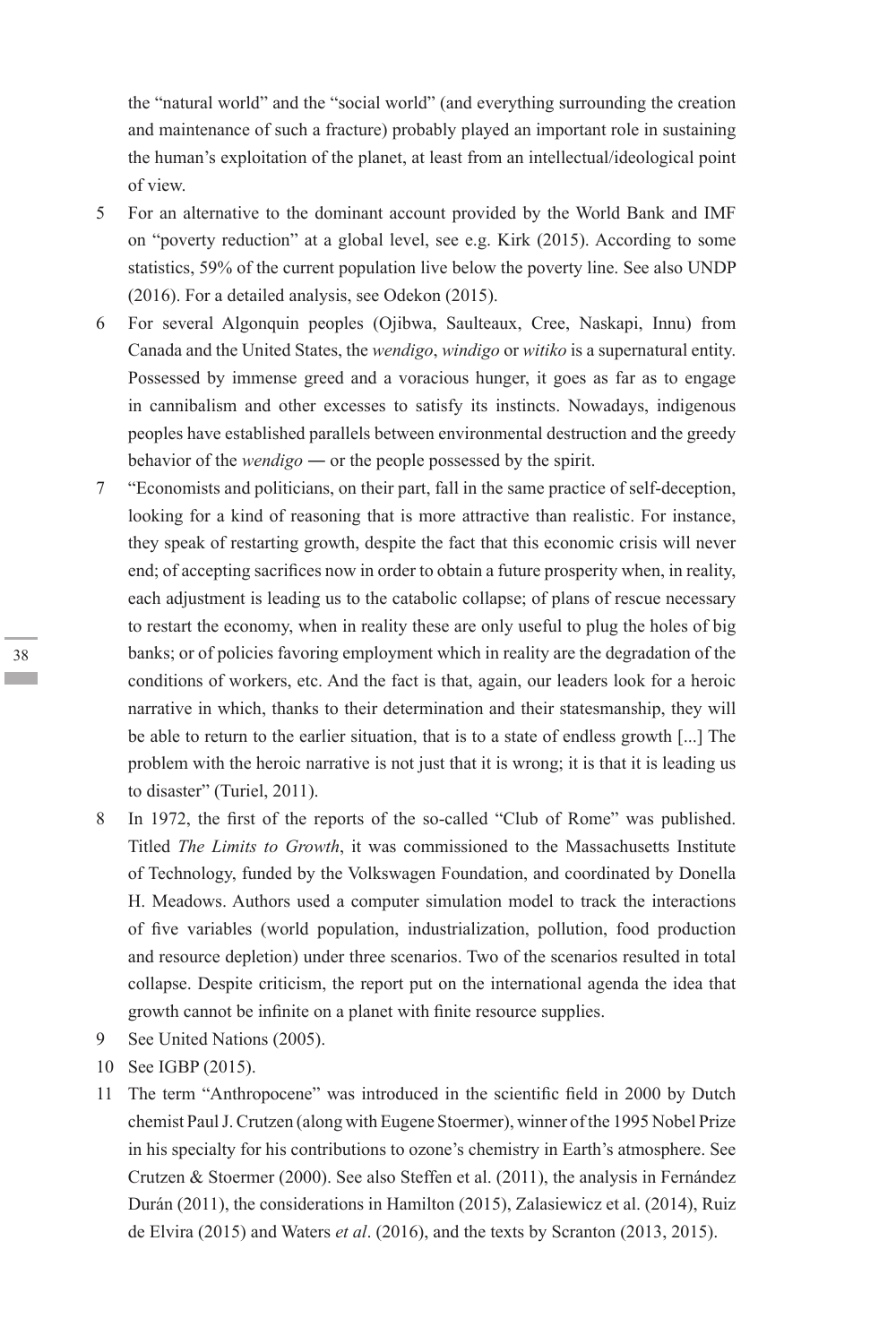- 12 In the same line expresses Hansen (2013) when he points out that: "The Anthropocene encourages thinking beyond the autonomous self, but it tends to promote highmodernist schemes to improve climatic conditions [...] the Anthropocene would be better understood as yet another alternative modernity, a deeply ambivalent assertion of human sovereignty at this particular postcolonial moment".
- 13 See Worldwatch Institute (2013).
- 14 See United Nations (1982).
- 15 *Earth Charter Initiative*. [Online]. http://earthcharter.org/
- 16 See United Nations (2015).
- 17 See Alves (2009) for an approach to green spin and greenwashing; Smith (1998) for an analysis of green consumerism and green marketing; Cottle (2015) for green jobs and green economy; Christoph (2014) for a study on Green New Deal; and a review of all this terminology in Wehr (2011).
- 18 "Only people who set themselves limits can acknowledge the existence of others and, ultimately, accept them in their midst; and that hospitality towards strangers is perhaps the only grounds for envisioning any possibility of civilizing social relations on this beleaguered planet" (Riechmann, 2004).
- 19 "Sufficiency principles (as opposed to mere efficiency) such as those of restraint, respite, precaution, have the virtue of partially resurrecting well-established notions like moderation and thrift, ideas that have never completely disappeared, and will indeed be in need as guides to action in a less unsustainable and more resilient economy" (Barry, 2012).

"Sufficiency... as a social organising principle that builds upon established notions such as restraint and moderation to provide rules for guiding collective behaviour" (Sorrell, 2010).

- 20 "It will be very difficult to define sufficiency and build the concept [of sufficiency] into economic theory and practice. But I think it will prove far more difficult to continue to operate [as if] there is no such thing as enough" (Daly, 1993).
- 21 See Schlosberg (2001, 2007), and Dobson & Valencia Sáiz (2005).
- 22 See Asara et al. (2015).
- 23 See Schneider, Kallis & Martinez-Alier (2010).
- 24 One example is the movement known as "minimalism", supported by such characters as James Wallman (author of *Stuffocation*), Leo Babaura (*The Power of Less*) or Marie Kondo (*The Magic of Order*).
- 25 The French version of Georgescu-Roegen's book, translated by Jacques Grinevald in 1979 (*La décroissance: entropie-écologie-économie*) introduced the term "degrowth" in its title, for in 1975 the Romanian author had already recommended, in an article, that growth should not be just halted, but reversed.
- 26 The conference of 2014 was opened with the intervention of Naomi Klein, who had just published *This Changes Everything: Capitalism vs the Climate*. See Germanos (2014).
- 27 E.g. to displace the opposition between private property and state power as far as possible by common rights regimes – with particular emphasis upon human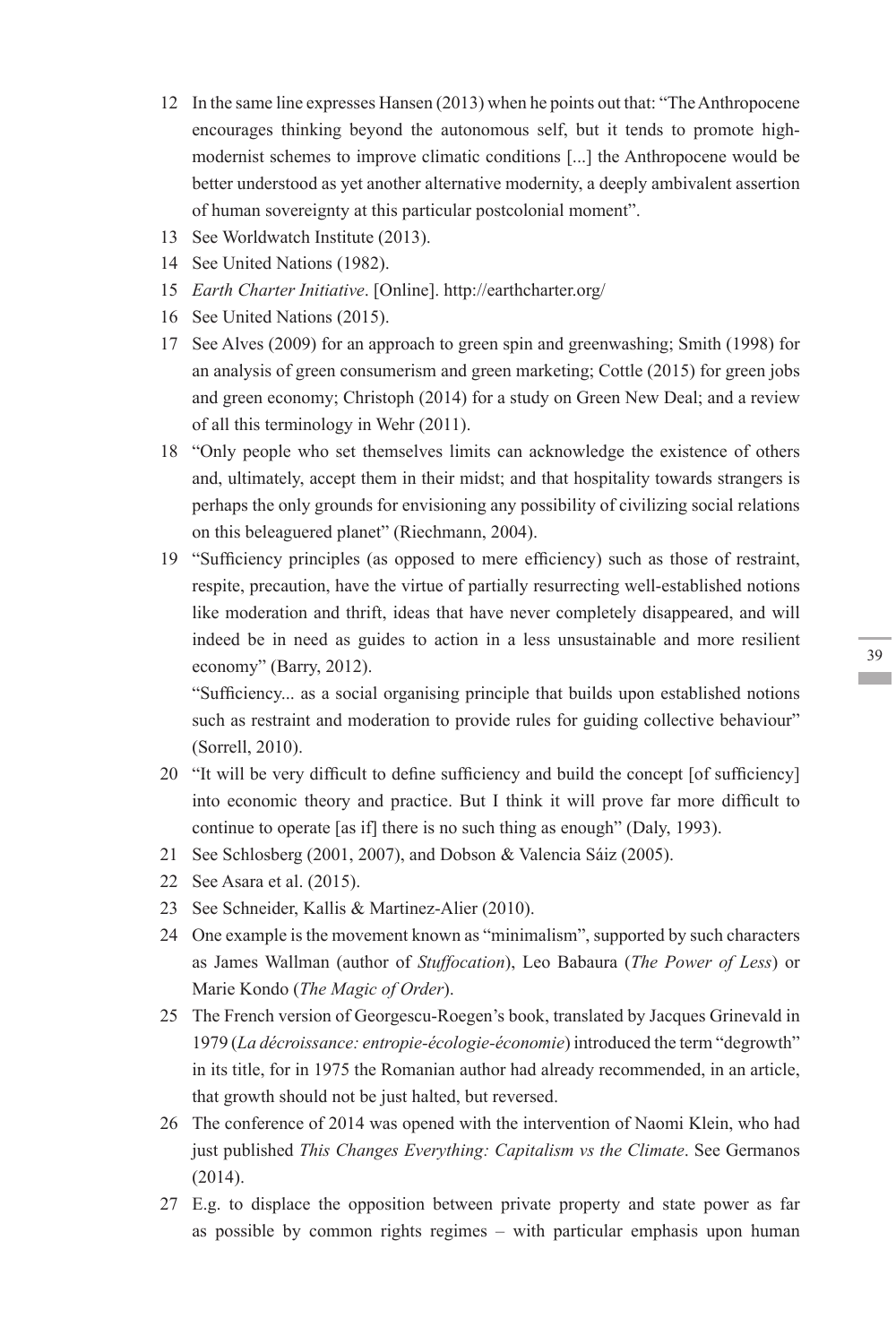knowledge and the land as the most crucial commons we have  $(\#3)$ ; to slow down daily life to maximise time for free activities conducted in a stable and wellmaintained environment protected from dramatic episodes of creative destruction (#6); or to suuport the greatest possible diversification in ways of living and being, of social relations and relations to nature, and of cultural habits and beliefs within territorial associations, communes and collectives (#11). The technology-related points, however, may be strongly challenged.

28 See Scheffers et al. (2016).

#### BIBLIOGRAPHY

- ALA (2015). *Resolution on the importance of sustainable libraries*. [Online]. http:// connect.ala.org/files/DRAFTSustainRT%20Resolution\_Importance%20of%20 Sustainable%20Libraries.pdf
- Álvarez Cantalapiedra, Santiago (2012). "Se ha creado el convencimiento de que el nuestro es el único paradigma posible. Esta es la primera transición que hay que hacer; sin ella, las demás fracasarán". Interview to Antonio Turiel. *Boletín Ecos* (Fuhem Ecosocial), 21, Dec-Feb. [Online]. http://www.fuhem.es/ecosocial/noticias.  $a$ spx?v=9268
- Alves, Igor M. (2009). Green Spin Everywhere: How Greenwashing Reveals the Limits of the CSR Paradigm. *Journal of Global Change and Governance*, 2 (1), Winter/ Spring, pp. 2-26. [Online]. http://citeseerx.ist.psu.edu/viewdoc/download?doi=10.1 .1.458.3293&rep=rep1&type=pdf
- Aranda Sánchez, José María (2014). Aportaciones de Jorge Riechmann a una ética ecosocialista. *Ciencia ergo-sum*, 21 (3), pp. 193-202.0
- Asara, Viviana et al. (2015). Socially sustainable degrowth as a social-ecological transformation: repoliticizing sustainability. *Sustainable Science*, 10 (3), pp. 375-384. [Online]. http://www.degrowth.org/wp-content/uploads/2015/07/ editorial-SOCIALLY-SUSTAINABLE-DEGROWTH-AS-SOCIAL-ECOLOG-TRANSFORMATION.pdf
- Barnatt, Christopher (2013). Is sustainability a dangerous myth fuelling over consumption? *The Guardian*. [Online]. http://www.theguardian.com/sustainablebusiness/sustainability-dangerous-myth-over-consumption
- Barry, John (2012). *The Politics of Actually Existing Unsustainability. Human Flourishing in a Climate-Changed, Carbon-Constrained World*. Oxford: University Press.
- Batalla Cueto, Pablo (2015). "El decrecimiento no es una opción. Lo es llegar a él de manera fascista o justa". Interview to Yayo Herrero. *Viento Sur*, December 2. [Online] http://vientosur.info/spip.php?article10743
- Benach, Joan; Jódar, Pere (2015). La precarización está en todas partes. *Público*. *Blog "Otras miradas"*, March 12. [Online]. http://blogs.publico.es/otrasmiradas/4193/laprecarizacion-esta-en-todas-partes-el-trabajo-no-debe-ser-una-mercancia/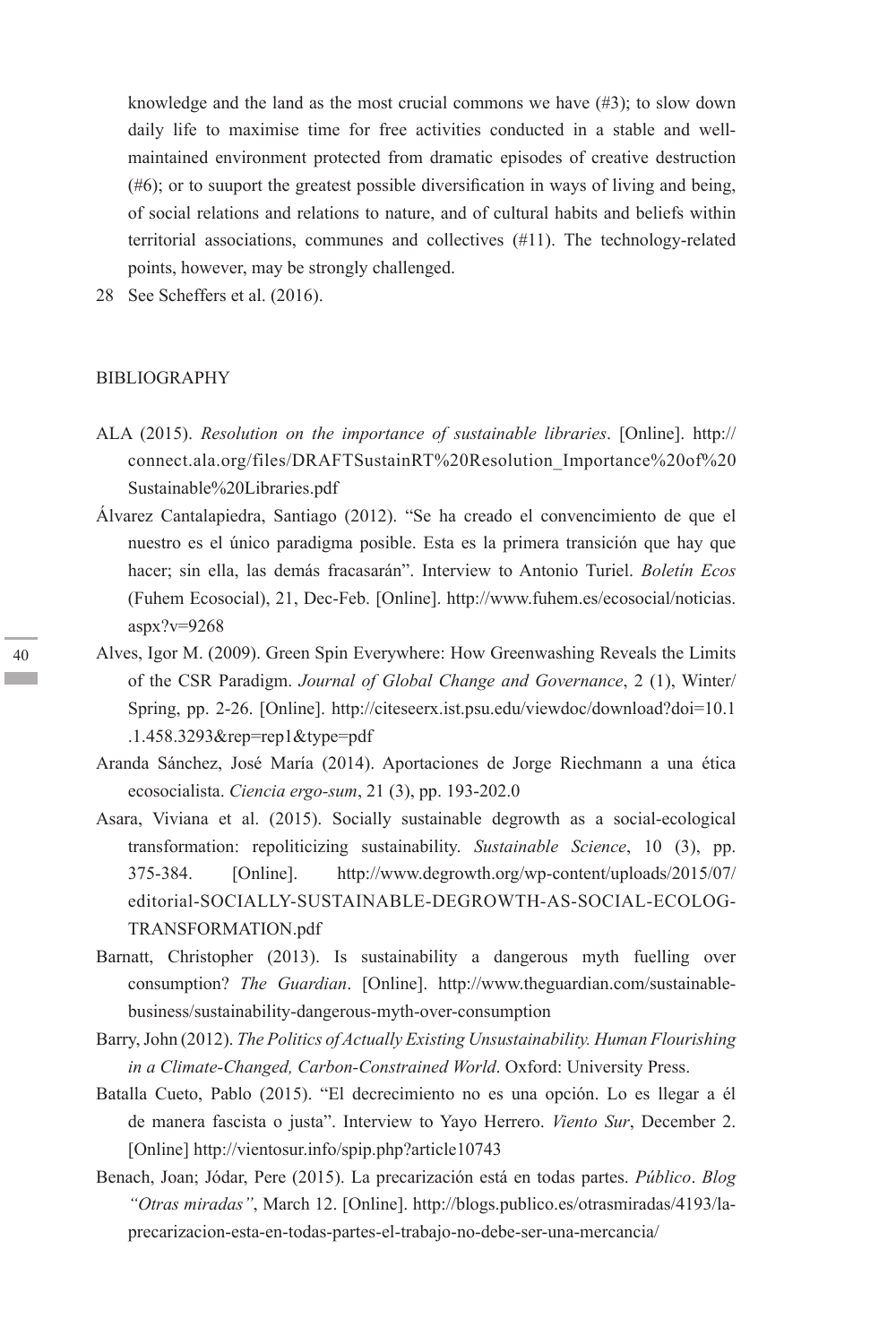- Brock, William A.; Taylor, M. Scott (2005). Economic Growth and the Environment: A Review of Theory and Empirics. In Aghion, P.; Durlauf, S. (eds.). *Handbook of Economic Growth*, vol. 1, pp. 1749-1821. [?]: Elsevier.
- Cairns, John, Jr. (2004). You and Earth's resources. *Ethics in Science and Environmental Politics*, April, pp. 9-11.
- Cairns, John, Jr. (2008). Science and Values for a Finite Planet. *Asian Journal of Experimental Sciences*, 22 (3), pp. 423-434.
- Christoph, Hermann (2014). Green New Deal, Green Economy and Green Jobs: Consequences for Environmental and Social Justice. In *IX Global Labor University Conference 2014*, May 15-17, Berlin (Germany). [Online]. http://www.global-labouruniversity.org/fileadmin/GLU\_conference\_2014/papers/Hermann\_Christoph.pdf
- Coates, John; Leahy, Terry (2006). Ideology and Politics: Essential Factors in the Path Toward Sustainability. *Electronic Green Journal*, 1 (23). [Online]. http://escholarship. org/uc/item/663358jz
- Cottle, Eddie (2015). The myth of a green economy and green jobs: what strategy for labour? *Rosa Luxemburgo Stiftung*. [Online]. https://www.rosalux.de/publication/41799/themyth-of-a-green-economy-and-green-jobs-what-strategy-for-labour.html
- Crutzen, Paul J.; Stoermer, Eugene F. (2000). The Anthropocene. *Global Change Newsletter*, 41, May, p. 17. [Online]. http://www.igbp.net/download/18.316f18321 323470177580001401/1376383088452/NL41.pdf
- Daly, Herman E. (1993). The Steady-State Economy: Towards a Political Economy of Biophysical Equilibrium and Moral Growth. In Daly, H. E.; Townsend, K. (eds.). *Valuing the Earth.* Cambridge (MA): The MIT Press, pp. 275-296.
- Daly, Herman E. (2008). A steady-state economy. *The Ecologist*, April 1. [Online]. http://www.theecologist.org/investigations/politics and economics/269776/a steadystate\_economy.html
- Dobson, Andrew; Valencia Sáiz, Ángel (eds.) (2005). *Citizenship, Environment, Economy*. London: Routledge.
- Dresner, Simon (2012). *The Principles of Sustainability*. London: Earthscan.
- El País (2013). "La gran pregunta es por qué no se mantuvo la paz". Interview to Margaret MacMillan. *El País*, December 16. [Online]. http://cultura.elpais.com/ cultura/2013/12/15/actualidad/1387139942\_242270.html
- Fernández Durán, Ramón (2011). *El Antropoceno: la expansión del capitalismo global choca contra la biosfera*. Barcelona: Editorial Virus.
- Fuad-Luke, Alastair (2009). *Design activism. Beautiful strangeness for a sustainable world*. New York: Taylor & Francis.
- Georgescu-Roegen, Nicholas (1971). *The Entropy Law and the Economic Progress*. Harvard: University Press.
- Germanos, Andrea (2014). Naomi Klein to Degrowth Conference: Climate Change Can Deliver 'People's Shock'. *Common Dreams*, September 3. [Online]. http://www. commondreams.org/news/2014/09/03/naomi-klein-degrowth-conference-climatechange-can-deliver-peoples-shock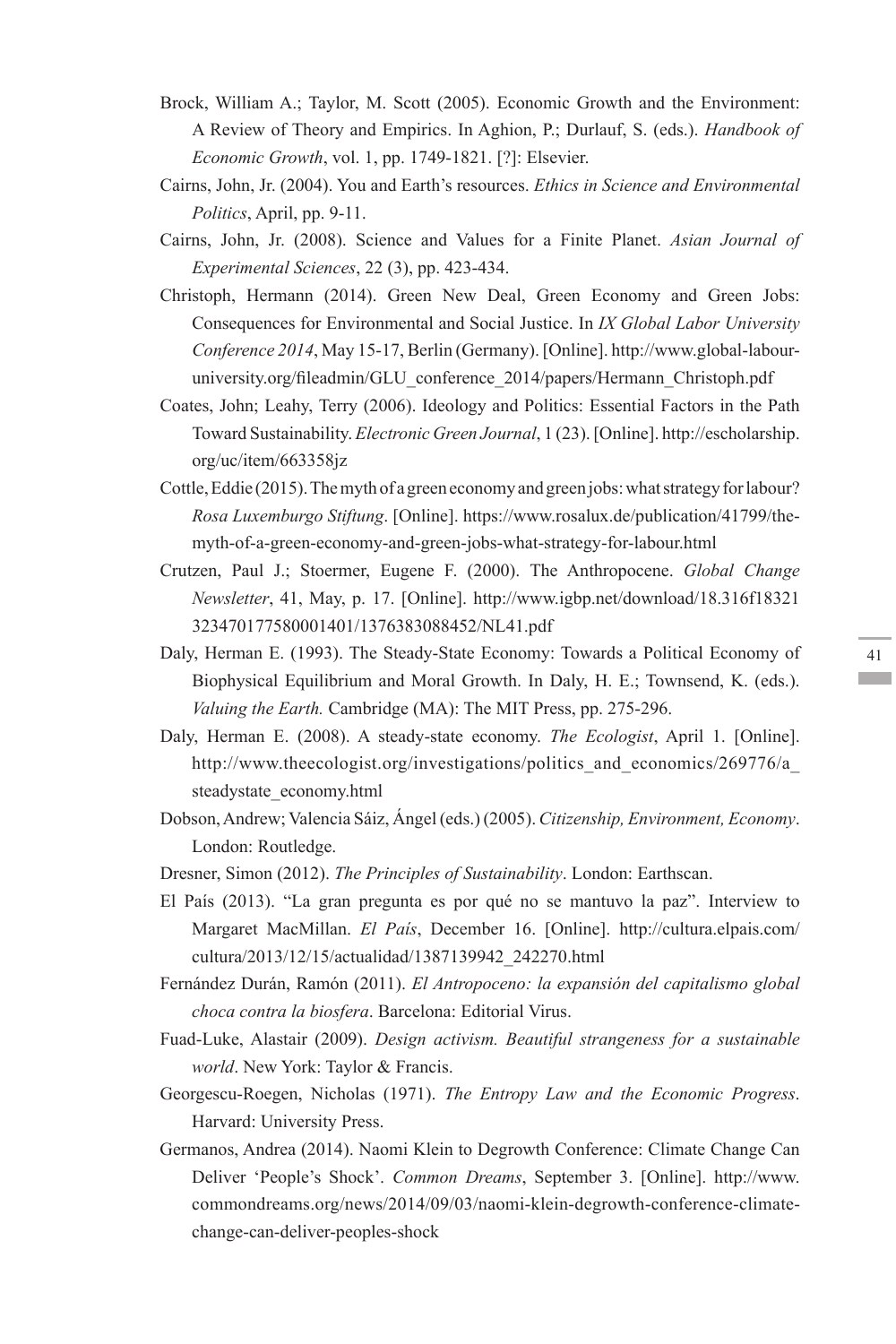- Goldsmith, Edward; Prescott-Allen, Robert (1972). A Blueprint for Survival. *The Ecologist* (January, special edition).
- González, José A.; Montes, Carlos; Santos, Ignacio (2008). Capital natural y desarrollo: por una base ecológica en el análisis de las relaciones Norte-Sur. *Papeles de Relaciones Ecosociales y Cambio Global*, 100. Madrid: Fuhem Ecosocial.
- Hamilton, Clive (ed.) (2015). *The Anthropocene and the Global Environmental Crisis. Rethinking modernity in a new epoch*. New York: Routledge.
- Hansen, Peter H. (2013). *The Summits of Modern Man: Mountaineering after the Enlightenment*. Harvard: University Press.
- Harvey, David (2014). Seventeen contradictions and the end of the capitalism. *The White Review*, 10. [Online]. http://www.thewhitereview.org/features/seventeencontradictions-and-the-end-of-capitalism/
- Hermanowicz, S. W. (2006). Sustainable Development: Physical and Moral Issues. *Working Papers Berkeley* (CA): Water Resources Center Archives, University of California Water Resources Center.
- Hezri, Adnan A.; Ghazali, Rospidah (2011). *A Fair Green Economy? Studies of Agriculture, Energy and Waste Initiatives in Malaysia*. [S.l.]: Friedrich Ebert Stiftung. [Online]. http://www.fes-globalization.org/geneva/documents/2%20Hezri-Ghazali%20%28with%20cover%29%20Small.pdf
- Hinkelammert, Franz (2012). *Teología profana y pensamiento crítico*. Buenos Aires: CICCUS/CLACSO.
- IFLA (2002). *Statement on Libraries and Sustainable Development*. [Online]. http:// www.ifla.org/publications/statement-on-libraries-and-sustainable-development
- IGBP [International Geosphere-Biosphere Programme] (2015). Great Acceleration. *Global Change*. [Online]. http://www.igbp.net/globalchange/greatacceleration.4.1b 8ae20512db692f2a680001630.html
- IUCN [International Union for Conservation of Nature and Natural Resources] (1980). *World Conservation Strategy: Living Resource Conservation for Sustainable Development*. [S.l.]: IUCN-UNEP-WWF. [Online]. https://portals.iucn.org/library/ efiles/documents/WCs-004.pdf
- Kirk, Martin (2015). Four Reasons to Question the Official 'Poverty Eradication' Story of 2015. *Common Dreams*. [Online]. http://www.commondreams.org/views/2015/03/16/ four-reasons-question-official-poverty-eradication-story-2015
- Latouche, Serge (2009). *Farewell to Growth*. Cambridge: Polity Press.
- Lemonick, Michael D. (2009). Top 10 Myths about Sustainability. *Scientific American*. [Online]. http://www.scientificamerican.com/article/top-10-myths-about-sustainability/
- Löwy, Michael (2002). Pour une éthique écosocialiste. *Contretemps Revue de Critique Communiste*, 4, pp. 8-14. [Online]. http://www.contretemps.eu/wp-content/uploads/ Contretemps%2004.pdf
- Löwy, Michael (2004). *¿Qué es el ecosocialismo?* Buenos Aires. Herramienta.

Madorrán Ayerra, Carmen (2013). *La estrategia de los consumos colectivos en la*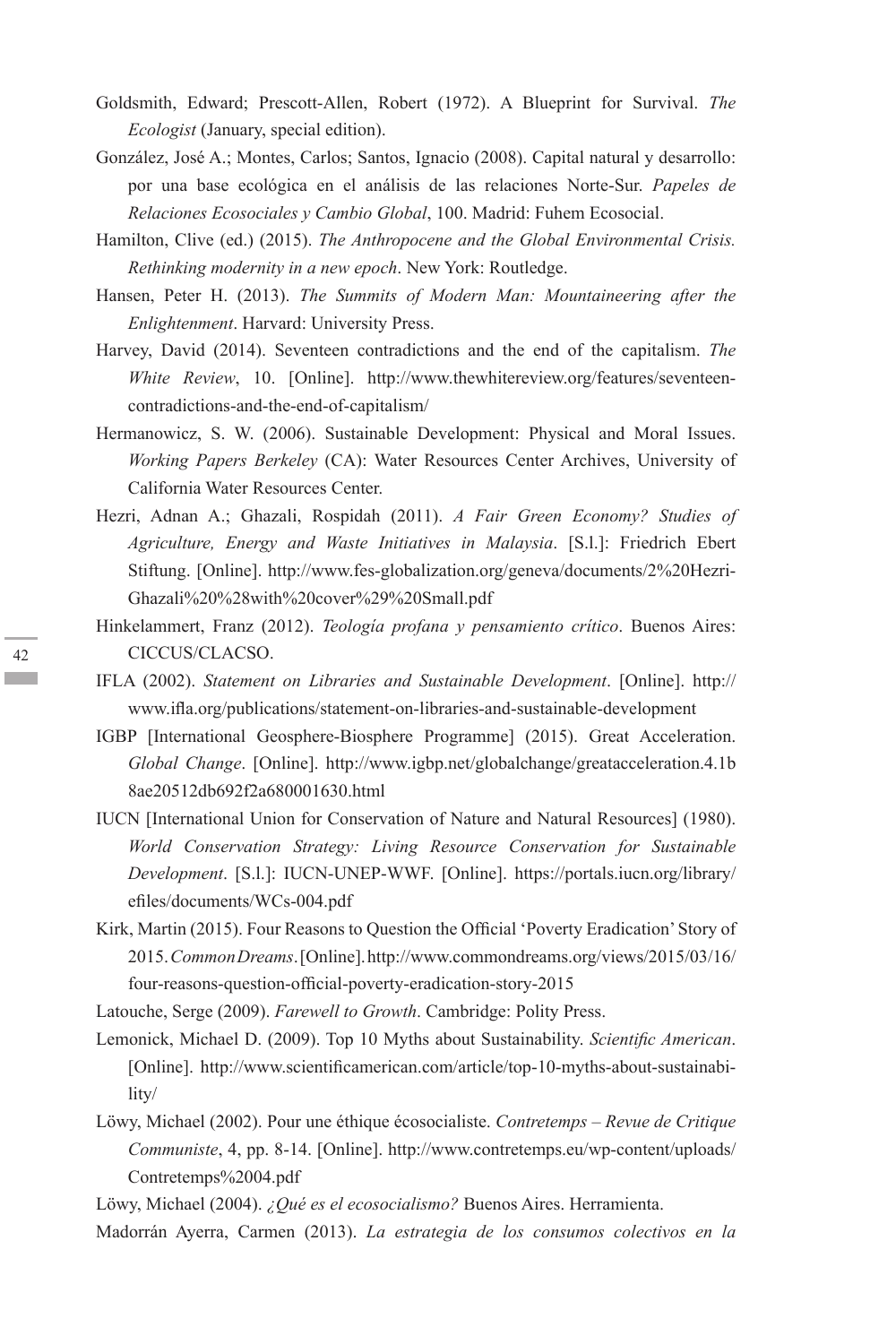*transición ecosocialista*. [Online]. https://es.scribd.com/doc/298243427/Consumos-Colectivos-Carmen-Madorran-Sept-2013

- Maiso, Jordi (2015). La herida Pasolini. Fakta *Teoría del arte y crítica cultural*, diciembre. [Online]. https://revistafakta.files.wordpress.com/2015/12/jordi-maisofakta-diciembre-2015.pdf
- Nayyar, Pyarelal (1958). *Mahatma Gandhi The Last Phase*, vol. X. [?]
- Odekon, Mehmet (ed.) (2015). *The SAGE Encyclopedy of World Poverty*. 2.ed. Singapur: SAGE Publications.
- Orihuela, Antonio (2011). *Todo el mundo está en otro lugar*. Tegueste: Baile del Sol.
- Pérez, Eduardo (2014). Los 17 mandatos del anticapitalismo. *Periódico Diagonal*, August 14. [Online]. https://www.diagonalperiodico.net/blogs/economia-para-todos/17 mandatos-del-anticapitalismo.html
- PRB [Population Reference Bureau] (2016). *2016 World Population Data Sheet*. [Online]. http://www.prb.org/pdf16/prb-wpds2016-web-2016.pdf
- Radetzki, Marian (2001). *The Green Myth. Economic Growth and the Quality of the Environment*. Essex: Multiscience Publishing Co. Ltd.
- Riechmann, Jorge (2003). *Cuidar la T(t)ierra. Políticas agrarias y alimentarias sostenibles para entrar al siglo XXI*. Barcelona: Icaria Editorial.
- Riechmann, Jorge (2004). *Un adiós para los astronautas. Sobre ecología, límites, y la conquista del espacio exterior*. Lanzarote: Fundación César Manrique. [Online]. http://www.fcmanrique.org/recursos/publicacion/unadiosparalos.pdf
- Riechmann, Jorge (2012). *El socialismo puede llegar sólo en bicicleta*. Madrid: Los Libros de la Catarata.
- Riechmann, Jorge (2014). Simposio ¿Es todavía posible la sustentabilidad? In *I Congreso Internacional de la Red española de Filosofía*, Universitat de València, Facultat de Filosofia i Ciències de l'Educació, September 3-5. [Online]. http://redfilosofia.es/ wp-content/uploads/sites/4/2013/07/Simposio\_Sustentabilidad.pdf

Riechmann, Jorge (2016). *Peces fuera del agua*. Tegueste: Baile del Sol.

- Rodríguez, Emma (2015). Consumimos el planeta como si no hubiera mañana. Interview to Jorge Riechmann. *Lecturas Sumergidas*, 35. [Online]. https://lecturassumergidas. com/2015/04/29/jorge-riechmann-consumimos-el-planeta-como-si-no-hubiera-unmanana/
- RSAS [Royal Swedish Academy of Sciences] (2011). The Stockholm Memorandum: Tipping the Scales Towards Sustainability. In *3rd Nobel Laureates Symposium on Global Sustainability*. Stockholm, Sweden, May 16-19. [Online]. http://www.nobelcause.de/stockholm-2011/download/Memorandum\_EN.pdf
- Ruiz de Elvira, Malen (2015). La bomba atómica marca una nueva era geológica. *Público*, January 27. [Online]. http://www.publico.es/ciencias/bomba-atomica-marca-nuevageologica.html
- Sacristán, Manuel (1996). ¡Una broma de entrevista! In López Arnal, S.; De la Fuente, P. (eds.). *Acerca de Manuel Sacristán*. Barcelona: Destino, p. 232.

Scheffers, Brett R. et al. (2016). The broad footprint of climate change from genes to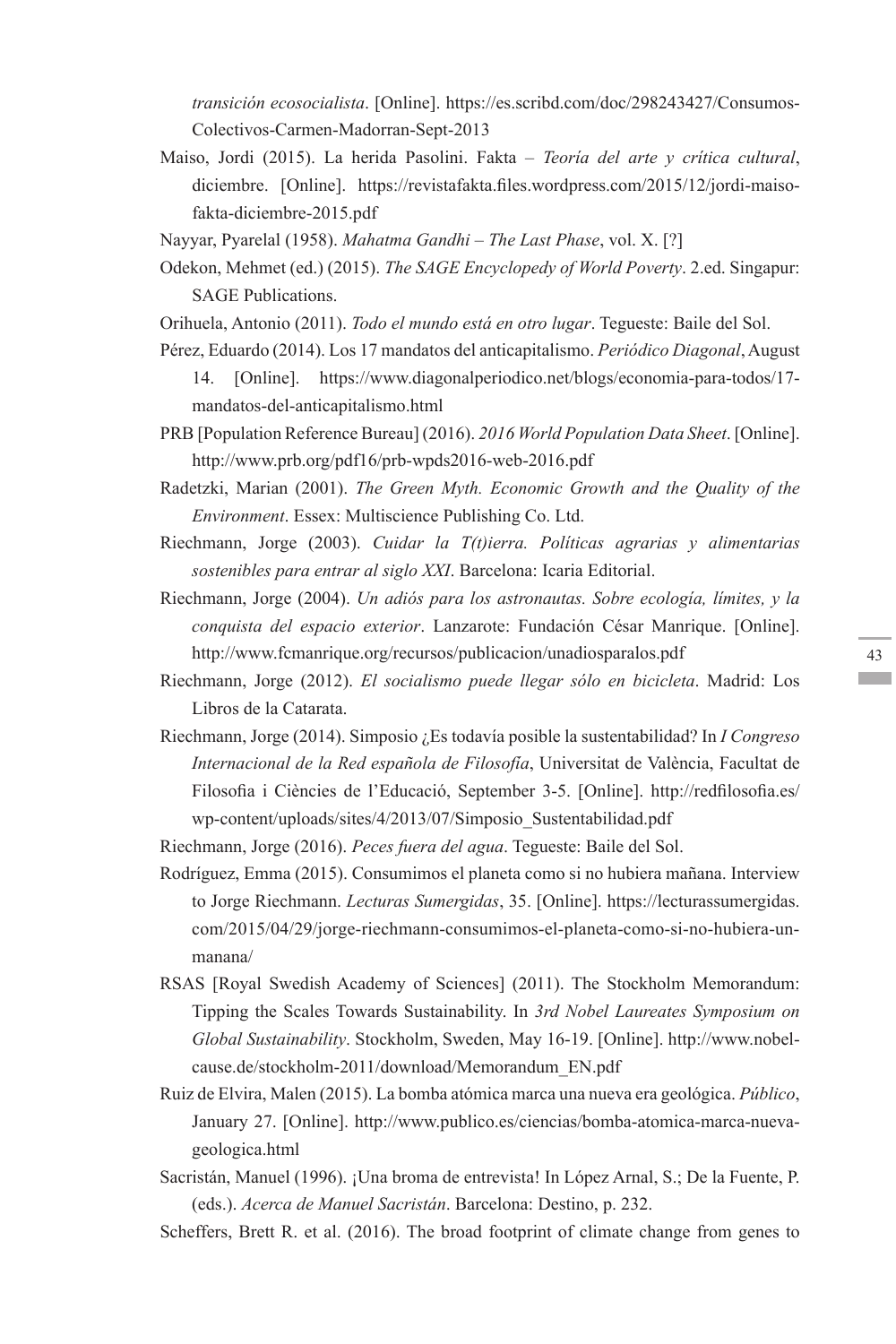biomes to people. *Science*, 354 (6313). [Online]. http://science.sciencemag.org/ content/354/6313/aaf7671

- Schlosberg, David (2001). *Three Dimensions of Environmental and Ecological Justice*. [Online]. https://ecpr.eu/Filestore/PaperProposal/5ef89598-7149-4b8d-82b3-56775-0b392f6.pdf
- Schlosberg, David (2007). *Defining Environmental Justice: Theories, Movements, and Nature*. New York: Oxford University Press.
- Schneider, François; Kallis, Giorgos, Martinez-Alier, Joan (2010). Crisis or opportunity? Economic degrowth for social equity and ecological sustainability. *Journal of Cleaner Production*, 18, pp. 511-518. [Online]. http://www.degrowth.org/wpcontent/uploads/2011/08/Schneider-et-al-special-issue.pdf
- Schumacher, Ernst F. (1973). *Small is Beautiful. A Study of Economics As If People Mattered*. London: Blond & Brigss Ltd.
- Scranton, Roy (2013). Learning to Die in the Anthropocene. *The New York Times*, November 10. [Online]. http://opinionator.blogs.nytimes.com/2013/11/10/learninghow-to-die-in-the-anthropocene/
- Scranton, Roy (2015). We're Doomed. Now What? *The New York Times*, December 21. [Online]. http://opinionator.blogs.nytimes.com/2015/12/21/were-doomed-nowwhat/
- Shiva, Vandana (2005). *Earth democracy: justice, sustainability, and peace*. Cambridge (MA): South End Press.
- Smith, Toby M. (1998). *The Myth of Green Marketing: Tending our Goats at the Edge of Apocalypse*. Toronto: University Press.
- Sorrell, Steve (2010). Energy, Growth and Sustainability: Five Propositions. *Sustainability*, 2 (6). [Online]. http://www.mdpi.com/2071-1050/2/6/1784/htm
- Speth, James G. (2009). *The Bridge at the Edge of the World. Capitalism, the Environment, and Crossing from Crisis to Sustainability. New Haven*: Yale University Press.
- Steffen, W. et al. (2011). The Anthropocene: from global change to planetary stewardship. *AMBIO* - *A Journal of the Human Environment*, 40 (7), pp. 739-761.
- Tanuro, Daniel (2011). *El imposible capitalismo verde: Del vuelco climático capitalista a la alternativa ecosocialista*. Madrid: La Oveja Roja.
- Tarrow, Sidney (1994). *Power in Movement*. Cambridge: University Press.
- Turiel, Antonio (20119: Running away from Reality. *Commodities & Futures Trading*. [Online]. http://www.tradingfutures.info/article/926769412/peak-oil-narratives/
- UN WCED [United Nations World Commission on Environment and Development] (1987). *Our Common Future*. [Online]. http://www.un-documents.net/our-commonfuture.pdf
- UNDP [United Nations Development Programme] (2016). *Poverty Assessment and Monitoring*. [Online]. http://www.undp.org/content/undp/en/home/ourwork/ povertyreduction/focus\_areas/focus\_poverty\_assessment.html
- UNESCO (1973). *The UNESCO Courier*, monographic issue, January. [Online]. http:// unesdoc.unesco.org/images/0007/000748/074879eo.pdf